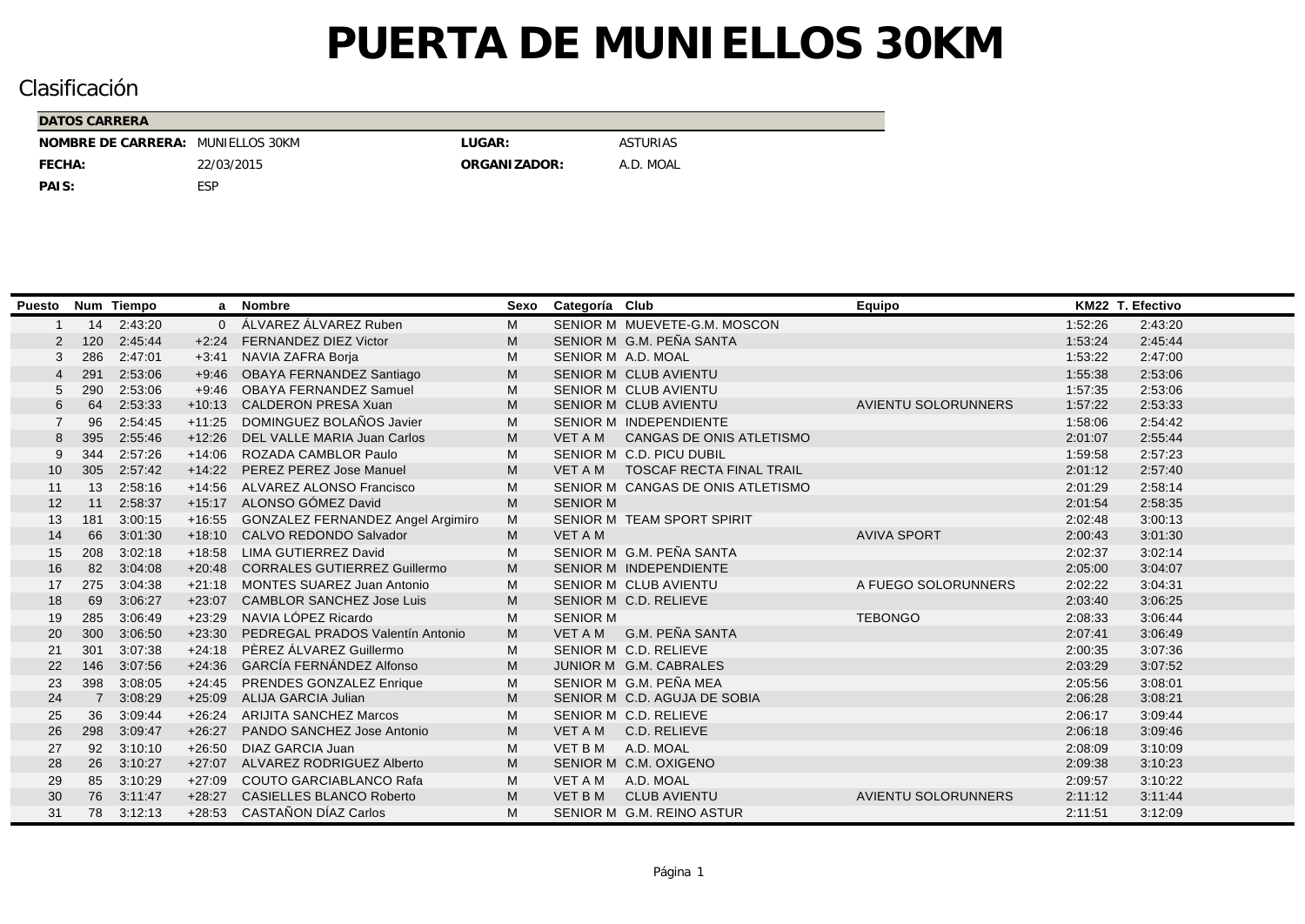|        |        | <b>DATOS CARRERA</b> |                                   |            |                                   |              |                 |                                          |                              |         |                  |  |
|--------|--------|----------------------|-----------------------------------|------------|-----------------------------------|--------------|-----------------|------------------------------------------|------------------------------|---------|------------------|--|
|        |        |                      | NOMBRE DE CARRERA: MUNIELLOS 30KM |            |                                   | LUGAR:       |                 | <b>ASTURIAS</b>                          |                              |         |                  |  |
|        | FECHA: |                      |                                   | 22/03/2015 |                                   | ORGANIZADOR: |                 | A.D. MOAL                                |                              |         |                  |  |
|        | PAIS:  |                      |                                   | ESP        |                                   |              |                 |                                          |                              |         |                  |  |
| Puesto |        | Num                  | <b>Tiempo</b>                     | a          | <b>Nombre</b>                     | Sexo         | Categoría Club  |                                          | Equipo                       |         | KM22 T. Efectivo |  |
|        | 32     | 140                  | 3:12:13                           | $+28:53$   | <b>GANTES DE DIEGO Ivan</b>       | M            |                 | SENIOR M CAFES TOSCAF-GMEA               |                              | 2:11:45 | 3:12:07          |  |
|        | 33     | 336                  | 3:12:24                           | $+29:04$   | RODRIGUEZ GUTIERREZ Miguel Angel  | м            | <b>SENIOR M</b> |                                          | <b>CLUB XENTE CORRENDERA</b> | 2:10:59 | 3:12:21          |  |
|        | 34     | 182                  | 3:13:44                           | $+30:24$   | <b>GONZALEZ FERNANDEZ Antonio</b> | M            | <b>VET A M</b>  | A.D. MOAL                                |                              | 2:12:13 | 3:13:42          |  |
|        | 35     | 324                  | 3:14:09                           | $+30:49$   | <b>REMIS FERNANDEZ Rafael</b>     | м            |                 | SENIOR M G.M. CABRALES                   |                              | 2:12:46 | 3:14:06          |  |
|        | 36     | 20                   | 3:15:10                           | $+31:50$   | ÁLVAREZ FERNÁNDEZ Jose Luis       | M            | <b>SUB-23</b>   | A.D. MOAL                                |                              | 2:10:22 | 3:15:06          |  |
|        | 37     | 185                  | 3:15:27                           | $+32:07$   | GONZÁLEZ MONGES Luis Mariano      | M            |                 | SENIOR M C.D.ESPORTATE                   |                              | 2:09:20 | 3:15:18          |  |
|        | 38     | 23                   | 3:15:45                           | $+32:25$   | ALVAREZ MIRANDA Joaquin           | M            |                 | SENIOR M G.M. REINO ASTUR                |                              | 2:12:43 | 3:15:41          |  |
|        | 39     | 95                   | 3:16:11                           | $+32:51$   | DÍAZ VAZQUEZ Manu                 | M            | <b>VET A M</b>  | CAFES TOSCAF-GMEA                        |                              | 2:12:17 | 3:16:06          |  |
|        | 40     | 42                   | 3:16:35                           | $+33:15$   | <b>BATALLA MIER Alejandro</b>     | M            |                 | SENIOR M S.M. CENTRO ASTURIANO DE OVIEDO |                              | 2:15:28 | 3:16:32          |  |
|        | 41     | 144                  | 3:17:07                           | $+33:47$   | GARCÍA DE LAS HERAS José María    | M            |                 | SENIOR M CRONOASTUR                      |                              | 2:16:54 | 3:16:35          |  |
|        | 42     | 161                  | 3:17:12                           | $+33:52$   | GARCIA RODEIGUEZ1143 Alfredo      | M            |                 | SENIOR M C.D.ESPORTATE                   |                              | 2:16:43 | 3:17:03          |  |
|        | 43     | 362                  | 3:17:30                           |            | +34:10 SIERRA GONZALEZ Pablo      | M            | <b>SUB-23</b>   | G.M. PEÑA SANTA                          |                              | 2:22:17 | 3:07:19          |  |
|        | 44     | 266                  | 3:18:36                           | $+35:16$   | MENÉNDEZ LÓPEZ Víctor             | M            | <b>SUB-23</b>   | A.D. MOAL                                |                              | 2:15:46 | 3:18:32          |  |
|        | 45     | 130                  | 3:18:38                           | $+35:18$   | FERNANDEZ RIBAYA Pablo            | M            |                 | SENIOR M INDEPENDIENTE                   |                              | 2:17:54 | 3:18:34          |  |
|        | 46     | 190                  | 3:19:06                           | $+35:46$   | GONZÁLEZ RODRÍGUEZ Fernando       | M            |                 | SENIOR M CLUB AVIENTU                    | <b>AVIENTU SOLORUNNERS</b>   | 2:17:39 | 3:19:00          |  |
|        | 47     | 46                   | 3:19:10                           | $+35:50$   | BERDASCO REY Míguel Angel         | M            |                 | SENIOR M A.D. LAS XANAS                  |                              | 2:12:52 | 3:18:59          |  |
|        | 48     | 71                   | 3:20:10                           | $+36:50$   | CANO SANTIAGO Alfonso             | M            | <b>SENIOR M</b> |                                          | <b>INTELLIGENT INTERVAL</b>  | 2:13:44 | 3:20:08          |  |
|        | 49     | 269                  | 3:20:16                           | $+36:56$   | <b>MERA PEREZ Ivan</b>            | M            |                 | SENIOR M CLUB CORRER ASTURIAS            |                              | 2:14:02 | 3:20:04          |  |
|        | 50     | 32                   | 3:20:40                           | $+37:20$   | APARICIO SANCHEZ Gorka            | M            |                 | SENIOR M CLUB AVIENTU                    | AVIENTU SOLORUNNERS          | 2:17:19 | 3:20:36          |  |
|        | 51     | 196                  | 3:21:51                           | $+38:31$   | GUTIÉRREZ ASCARIZ Pablo           | M            |                 | SENIOR M TEAM SPORT SPIRIT               |                              | 2:14:08 | 3:21:47          |  |
|        | 52     | 118                  | 3:22:25                           | $+39:05$   | FERNANDEZ COCHO Carlos            | M            |                 | SENIOR M XATOS DEL NALON                 |                              | 2:18:47 | 3:22:12          |  |
|        | 53     | 312                  | 3:23:06                           | $+39:46$   | PIQUERO ALVAREZ Francisco Javier  | M            |                 | SENIOR M CLUB AVIENTU                    | <b>AVIENTU SOLORUNNERS</b>   | 2:16:34 | 3:23:04          |  |
|        | 54     | 138                  | 3:23:42                           | $+40:22$   | FONSECA CANO David                | M            |                 | SENIOR M CLUB CORRER ASTURIAS            |                              | 2:18:04 | 3:23:33          |  |
|        | 55     | 309                  | 3:23:44                           | $+40:24$   | PÉREZ SUÁREZ Tomás                | M            | VET A M         | C.D. PICU DUBIL                          |                              | 2:15:48 | 3:23:41          |  |
|        | 56     | 244                  | 3:23:45                           | $+40:25$   | MARTINEZ ALVAREZ Alejandro        | M            | <b>SENIOR M</b> |                                          | <b>CORRIENDO X MORCIN</b>    | 2:22:54 | 3:23:24          |  |
|        | 57     | 165                  | 3:23:47                           | $+40:27$   | GAVILÁN SÁNCHEZ Adrián            | M            |                 | SENIOR M TOSCAF RECTA FINAL TRAIL        |                              | 2:17:16 | 3:23:42          |  |
|        | 58     | 253                  | 3:23:51                           | $+40:31$   | MENDEZ ALONSO David               | M            | VET A M         | S.M. CENTRO ASTURIANO DE OVIEDO          |                              | 2:15:35 | 3:23:46          |  |
|        | 59     | 18                   | 3:23:55                           | $+40:35$   | ALVAREZ CRESPO Susana             | F.           | <b>VET A F</b>  | C.D. PILOÑA DEPORTE                      |                              | 2:20:38 | 3:23:45          |  |
|        | 60     | 104                  | 3:24:04                           | $+40:44$   | <b>ESTEVEZ SANTOS Javier</b>      | M            |                 | SENIOR M INDEPENDIENTE                   |                              | 2:14:34 | 3:24:00          |  |
|        | 61     | 84                   | 3:24:11                           | $+40:51$   | COTO HERNÁNDEZ Rubén              | M            |                 | SENIOR M C.D.ESPORTATE                   |                              | 2:12:39 | 3:24:01          |  |
|        | 62     | 172                  | 3:24:19                           | $+40:59$   | <b>GONZALEZ ALVAREZ Carlos</b>    | M            |                 | SENIOR M MUEVETE-G.M. MOSCON             |                              | 2:14:42 | 3:24:13          |  |
|        | 63     | 108                  | 3:24:27                           | $+41:07$   | <b>FAES ABOLI Avelino</b>         | M            | VET A M         | <b>CAFES TOSCAF-GMEA</b>                 |                              | 2:20:00 | 3:24:21          |  |
|        | 64     | 392                  | 3:24:42                           | $+41:22$   | <b>ZAPICO RICAURTE Jesus</b>      | M            |                 | SENIOR M G.M. REINO ASTUR                |                              | 2:11:50 | 3:24:35          |  |
|        | 65     | 216                  | 3:24:49                           | $+41:29$   | LOPEZ MARTINEZ German             | м            |                 | SENIOR M G.M. REINO ASTUR                |                              | 2:15:36 | 3:24:41          |  |
|        | 66     | 315                  | 3:25:00                           | $+41:40$   | PLAZA VALLINA Migue               | M            |                 | SENIOR M CLUB AVIENTU                    | <b>AVIENTU SOLORUNNERS</b>   | 2:15:32 | 3:24:56          |  |
|        | 67     | 174                  | 3:25:03                           |            | +41:43 GONZÁLEZ ARIAS Manuel      | M            |                 | JUNIOR M A.D. MOAL                       |                              | 2:17:50 | 3:25:00          |  |
|        |        |                      |                                   |            |                                   |              |                 |                                          |                              |         |                  |  |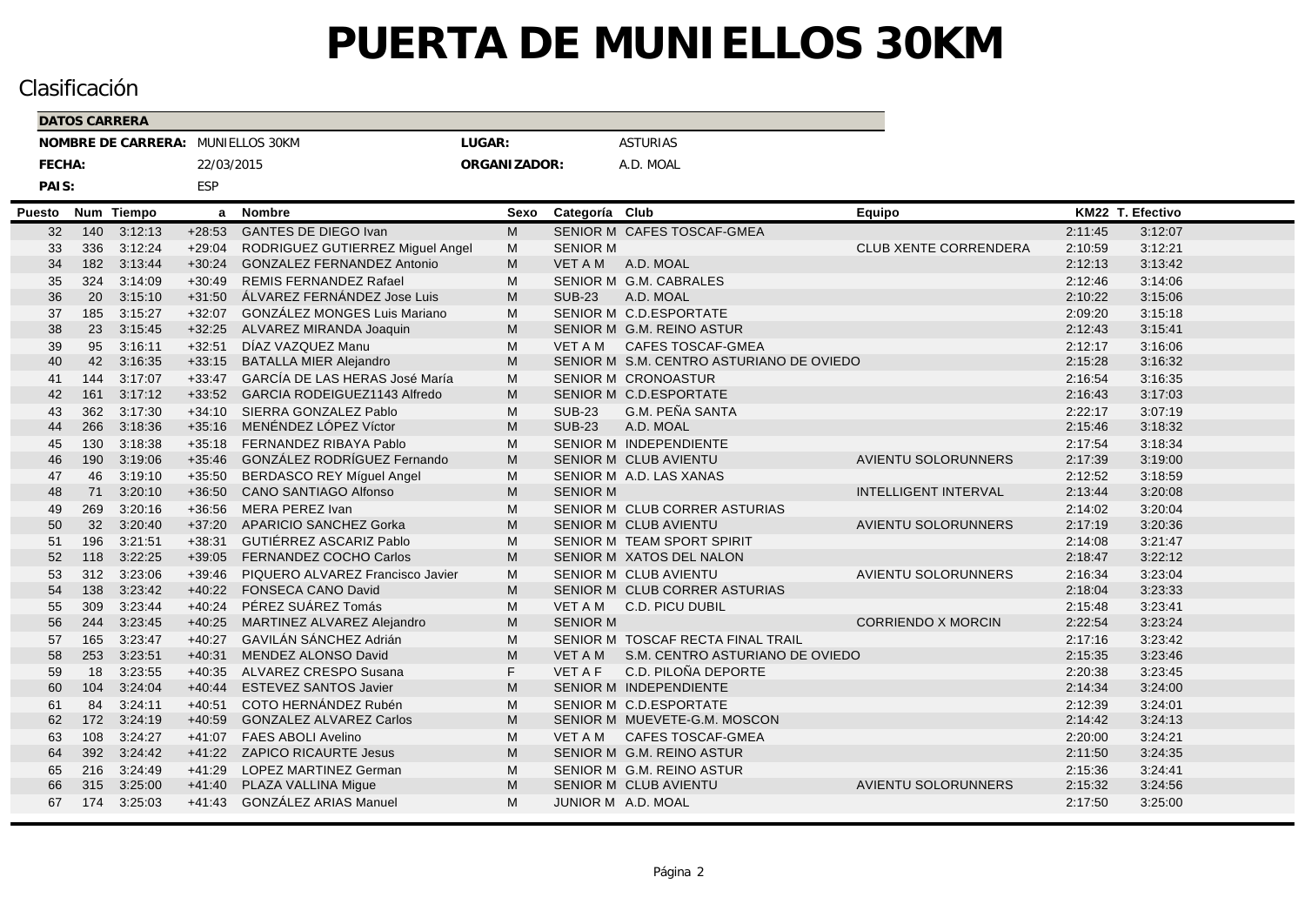|        |          | <b>DATOS CARRERA</b> |                    |                      |                                                         |              |                 |                                          |                              |                    |                    |  |
|--------|----------|----------------------|--------------------|----------------------|---------------------------------------------------------|--------------|-----------------|------------------------------------------|------------------------------|--------------------|--------------------|--|
|        |          |                      | NOMBRE DE CARRERA: |                      | MUNIELLOS 30KM                                          | LUGAR:       |                 | <b>ASTURIAS</b>                          |                              |                    |                    |  |
|        | FECHA:   |                      |                    | 22/03/2015           |                                                         | ORGANIZADOR: |                 | A.D. MOAL                                |                              |                    |                    |  |
|        | PAIS:    |                      |                    | ESP                  |                                                         |              |                 |                                          |                              |                    |                    |  |
|        |          |                      |                    |                      |                                                         |              |                 |                                          |                              |                    |                    |  |
| Puesto |          | 387                  | Num Tiempo         | a<br>$+41:45$        | <b>Nombre</b><br><b>VIEIRA TERESA Alberto</b>           | Sexo<br>M    | Categoría Club  | SENIOR M CRONOASTUR                      | Equipo                       |                    | KM22 T. Efectivo   |  |
|        | 68       |                      | 3:25:05<br>3:25:10 |                      |                                                         |              |                 | A.D. MOAL                                |                              | 2:08:54            | 3:25:02<br>3:24:56 |  |
|        | 69<br>70 | 35<br>234            | 3:25:20            | $+41:50$<br>$+42:00$ | ARIAS FERNANDEZ Eduardo<br><b>MARTIN CADENAS Daniel</b> | M<br>M       | VET A M         | SENIOR M C.D. RELIEVE                    |                              | 2:19:39<br>2:14:21 | 3:25:17            |  |
|        | 71       | 376                  | 3:25:35            | $+42:15$             | TORAÑO DIAZ Juan Luis                                   | M            | VET B M         | <b>CLUB AVIENTU</b>                      | <b>AVIENTU SOLORUNNERS</b>   | 2:20:31            | 3:25:29            |  |
|        | 72       | 265                  | 3:25:40            | $+42:20$             | MENÉNDEZ GONZÁLEZ Sergio                                | M            | <b>SENIOR M</b> |                                          |                              | 2:18:46            | 3:25:37            |  |
|        | 73       | 160                  | 3:25:41            | $+42:21$             | <b>GARCÍA RAMOS Aberto</b>                              | M            |                 | <b>SENIOR M CLUB AVIENTU</b>             | <b>AVIENTU SOLORUNNERS</b>   | 2:19:29            | 3:25:35            |  |
|        | 74       | 21                   | 3:26:05            | $+42:45$             | ÁLVAREZ FIDALGO Rosa Ana                                | F.           |                 | SENIOR F CLUB CORRER ASTURIAS            |                              | 2:20:38            | 3:25:57            |  |
|        | 75       | 235                  | 3:26:22            | $+43:02$             | MARTÍN CARRILLO Jonathan                                | M            |                 | SENIOR M C.D. RELIEVE                    |                              | 2:19:07            | 3:26:13            |  |
|        | 76       | 173                  | 3:26:34            | $+43:14$             | GONZALEZ ALVAREZ Isaac J.                               | M            |                 | SENIOR M S.M. CENTRO ASTURIANO DE OVIEDO |                              | 2:19:09            | 3:26:22            |  |
|        | 77       | 137                  | 3:26:35            | $+43:15$             | FLOREZ DE LA SIERRA David                               | M            |                 | SENIOR M INDEPENDIENTE                   |                              | 2:21:02            | 3:26:15            |  |
|        | 78       | 346                  | 3:27:35            | $+44:15$             | RUBIO SANCHEZ Adrian                                    | M            |                 | SENIOR M XATOS DEL NALON                 |                              | 2:17:46            | 3:27:27            |  |
|        | 79       | 232                  | 3:27:54            | $+44:34$             | MARNOTES RODRIGUEZ Francisco Javier                     | M            | <b>SENIOR M</b> |                                          | <b>CLUB ALPINO MANZANEDA</b> | 2:22:11            | 3:27:23            |  |
|        | 80       | 111                  | 3:28:04            | $+44:44$             | FERNANDEZ PINTOR Eva                                    | F.           | <b>VET A F</b>  |                                          | YANIRO TEAM TRAIL            | 2:24:49            | 3:27:55            |  |
|        | 81       | 289                  | 3:28:24            | $+45:04$             | NUÑEZ CONCHA Alejandro                                  | M            | VET A M         | <b>GALGADAS CANICROSS ASTURIES</b>       |                              | 2:20:35            | 3:28:22            |  |
|        | 82       | 341                  | 3:28:55            | $+45:35$             | RODRÍGUEZ PÉREZ David                                   | M            |                 | SENIOR M C.D. RELIEVE                    |                              | 2:20:04            | 3:28:51            |  |
|        | 83       | 53                   | 3:29:00            | $+45:40$             | <b>BLANCO SUAREZ David</b>                              | M            |                 | SENIOR M G.M. PEÑA MEA                   |                              | 2:22:35            | 3:28:49            |  |
|        | 84       | 47                   | 3:29:05            | $+45:45$             | BERGUÑO MENENDEZ David                                  | M            |                 | SENIOR M INDEPENDIENTE                   |                              | 2:23:48            | 3:28:44            |  |
|        | 85       | 250                  | 3:29:25            | $+46:05$             | MARTÍNEZ RODRÍGUEZ José                                 | M            | <b>VET A M</b>  | A.D. MOAL                                |                              | 2:22:51            | 3:29:23            |  |
|        | 86       | 141                  | 3:29:42            | $+46:22$             | <b>GARCIA ARGÜELLES Francisco</b>                       | M            |                 | SENIOR M CLUB AVIENTU                    |                              | 2:19:13            | 3:29:42            |  |
|        | 87       | 159                  | 3:30:39            | $+47:19$             | <b>GARCIA QUINTANA Jose Manuel</b>                      | M            | <b>VET B M</b>  | S.M. CENTRO ASTURIANO DE OVIEDO          |                              | 2:22:25            | 3:30:28            |  |
|        | 88       | 149                  | 3:30:44            | $+47.24$             | GARCIA FERNÁNDEZ Sancho                                 | M            |                 | SENIOR M G.M. PEÑA MEA                   |                              | 2:23:39            | 3:30:36            |  |
|        | 89       | 251                  | 3:30:53            | $+47:33$             | <b>MARTINEZ VIESCA Oliver</b>                           | M            |                 | SENIOR M C.D. PICU DUBIL                 |                              | 2:25:34            | 3:30:46            |  |
|        | 90       | 245                  | 3:30:54            | $+47:34$             | MARTINEZ ANTUÑA Josè Blas                               | M            | VET A M         | <b>CLUB AVIENTU</b>                      | <b>AVIENTU SOLORUNNERS</b>   | 2:25:32            | 3:30:49            |  |
|        | 91       | 134                  | 3:30:59            | $+47:39$             | FERNANDEZ TEIJEIRO Oscar                                | M            | <b>SENIOR M</b> |                                          | <b>CLUB FLUVIAL LUGO</b>     | 2:23:08            | 3:30:49            |  |
|        | 92       | 3                    | 3:31:31            | $+48:11$             | <b>AGUADO MORI Ana Cristina</b>                         | F.           | <b>VET B F</b>  | <b>G.M. REINO ASTUR</b>                  |                              | 2:22:31            | 3:31:21            |  |
|        | 93       | 147                  | 3:31:52            | $+48:32$             | <b>GARCIA FERNANDEZ Ivan</b>                            | M            |                 | SENIOR M C.M. OXIGENO                    |                              | 2:23:05            | 3:31:43            |  |
|        | 94       | 282                  | 3:32:53            | $+49:33$             | MOURULLO FLORES Pablo                                   | M            |                 | SENIOR M MUEVETE-G.M. MOSCON             |                              | 2:24:53            | 3:32:45            |  |
|        | 95       | 385                  | 3:33:01            | $+49:41$             | VENCELLES GARCIA Jose Ramon                             | M            |                 | SENIOR M CLUB AVIENTU                    | <b>AVIENTU SOLORUNNERS</b>   | 2:26:23            | 3:32:40            |  |
|        | 96       | 126                  | 3:33:06            | $+49:46$             | FERNÁNDEZ GONZÁLEZ Adrián                               | M            |                 | SENIOR M CLUB AVIENTU                    | <b>AVIENTU SOLORUNNERS</b>   | 2:21:22            | 3:33:02            |  |
|        | 97       | 74                   | 3:33:25            | $+50:05$             | <b>CARRERA GAYOL Jesús</b>                              | M            |                 | SENIOR M INDEPENDIENTE                   |                              | 2:24:14            | 3:33:20            |  |
|        | 98       | 217                  | 3:33:29            | $+50:09$             | <b>LOPEZ MARTINEZ Hector</b>                            | M            |                 | SENIOR M INDEPENDIENTE                   |                              | 2:17:56            | 3:33:02            |  |
|        | 99       | 292                  | 3:33:29            | $+50:09$             | OCHOA MENENDEZ Cristian                                 | M            |                 | SENIOR M INDEPENDIENTE                   |                              | 2:24:10            | 3:33:02            |  |
|        | 100      | 73                   | 3:33:35            | $+50:15$             | CARRANZA LANDA Igancio                                  | M            |                 | SENIOR M INDEPENDIENTE                   |                              | 2:21:56            | 3:33:29            |  |
|        | 101      | 396                  | 3:33:47            | $+50:27$             | GONZÁLEZ FERNÁNDEZ Ubaldo                               | M            |                 | SENIOR M INDEPENDIENTE                   |                              | 2:30:07            | 3:33:29            |  |
|        | 102      | 247                  | 3:34:29            | $+51:09$             | <b>MARTINEZ FERNANDEZ Victor Manuel</b>                 | M<br>M       |                 | SENIOR M INDEPENDIENTE                   |                              | 2:25:15            | 3:34:12            |  |
|        | 103      | 60                   | 3:34:48            | $+51:28$             | CABEZA SÁNCHEZ Carlos                                   |              |                 | SENIOR M CLUB CORRER ASTURIAS            |                              | 2:25:10            | 3:34:36            |  |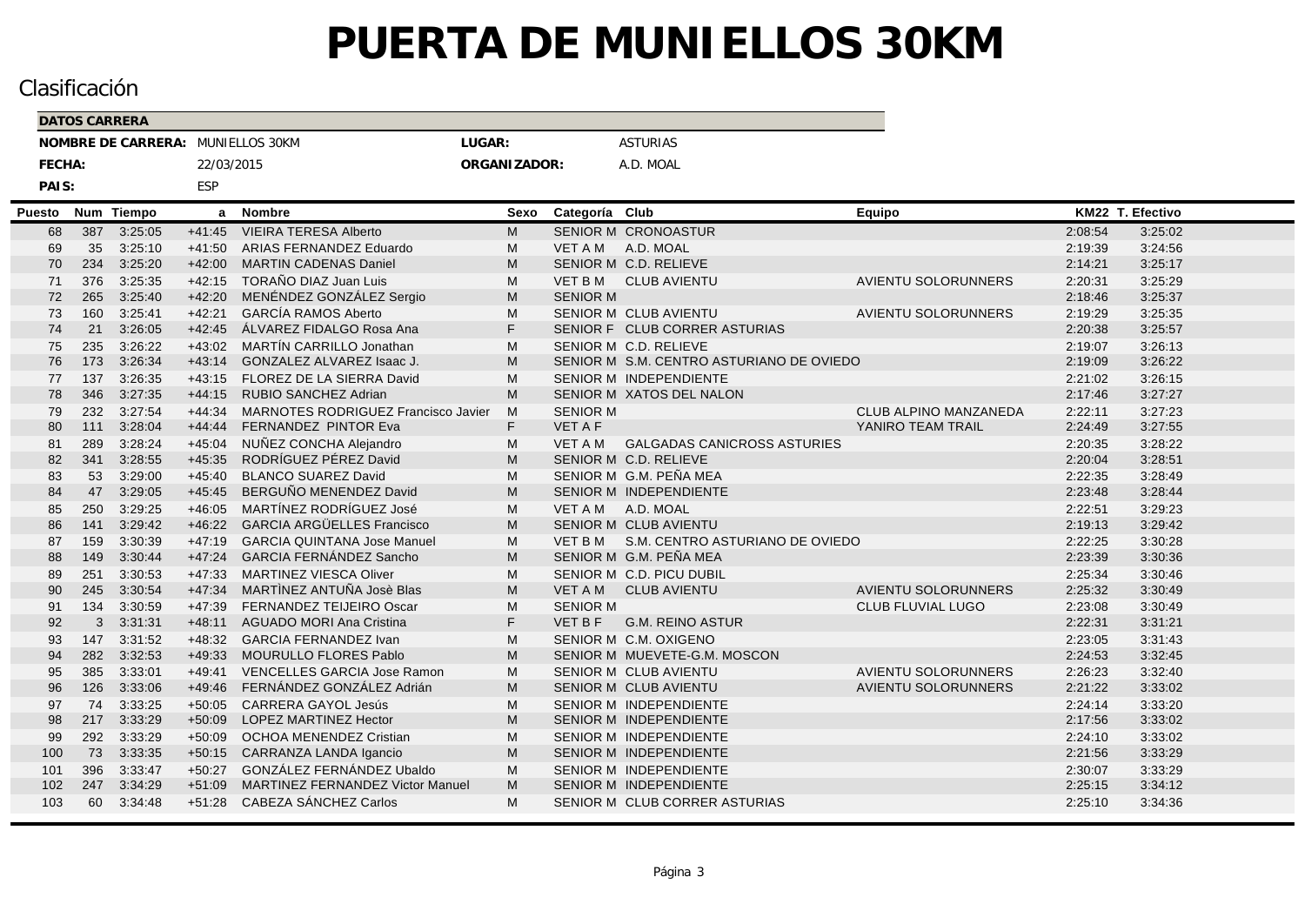|        |        | <b>DATOS CARRERA</b> |                                   |            |                                    |              |                 |                                          |                             |                  |         |  |
|--------|--------|----------------------|-----------------------------------|------------|------------------------------------|--------------|-----------------|------------------------------------------|-----------------------------|------------------|---------|--|
|        |        |                      | NOMBRE DE CARRERA: MUNIELLOS 30KM |            |                                    | LUGAR:       |                 | <b>ASTURIAS</b>                          |                             |                  |         |  |
|        | FECHA: |                      |                                   | 22/03/2015 |                                    | ORGANIZADOR: |                 | A.D. MOAL                                |                             |                  |         |  |
|        | PAIS:  |                      |                                   | ESP        |                                    |              |                 |                                          |                             |                  |         |  |
| Puesto |        | Num                  | <b>Tiempo</b>                     | a          | <b>Nombre</b>                      | Sexo         | Categoría Club  |                                          | Equipo                      | KM22 T. Efectivo |         |  |
|        | 104    | 322                  | 3:34:58                           | $+51:38$   | REDONDO BLANCO Marcelino           | M            | <b>VET A M</b>  |                                          | <b>INTELLIGENT-INTERVAL</b> | 2:21:14          | 3:34:51 |  |
|        | 105    | 313                  | 3:35:22                           | $+52:02$   | PIRE FIDALGO Roberto               | M            |                 | SENIOR M MUEVETE-G.M. MOSCON             |                             | 2:15:40          | 3:35:14 |  |
|        | 106    | 163                  | 3:35:54                           | $+52:34$   | <b>GARCÍA SUÁREZ Daniel</b>        | M            |                 | SENIOR M CLUB CORRER ASTURIAS            |                             | 2:23:04          | 3:35:54 |  |
|        | 107    | 268                  | 3:36:05                           | $+52:45$   | MENENDEZ PEREZ Cristian            | M            |                 | SENIOR M CLUB AVIENTU                    | <b>AVIENTU SOLORUNNERS</b>  | 2:26:45          | 3:36:02 |  |
|        | 108    | 236                  | 3:36:11                           | $+52:51$   | <b>MARTIN LOPEZ Rafael</b>         | M            |                 | SENIOR M INDEPENDIENTE                   |                             | 2:24:15          | 3:35:54 |  |
|        | 109    | 303                  | 3:36:35                           | $+53:15$   | PEREZ FERNANDEZ Francisco De Asis  | M            |                 | VET A M S.M. CENTRO ASTURIANO DE OVIEDO  |                             | 2:23:33          | 3:36:27 |  |
|        | 110    | 390                  | 3:36:45                           | $+53:25$   | VISO ÁLVAREZ Guillermo             | M            |                 | SENIOR M CRONOASTUR                      |                             | 2:26:33          | 3:36:37 |  |
|        | 111    | 198                  | 3:37:12                           | $+53:52$   | <b>HERRERA JUAN Adrià</b>          | M            |                 | <b>SENIOR M INDEPENDIENTE</b>            |                             | 2:14:13          | 3:37:02 |  |
|        | 112    | 378                  | 3:37:31                           | $+54:11$   | <b>TRAPERO ALONSO Borja</b>        | M            | <b>SUB-23</b>   | <b>G.M. CABRALES</b>                     |                             | 2:26:31          | 3:37:26 |  |
|        | 113    | 335                  | 3:38:05                           | $+54:45$   | RODRÍGUEZ GONZÁLEZ Alberto         | M            |                 | SENIOR M G.M. REINO ASTUR                |                             | 2:25:00          | 3:38:01 |  |
|        | 114    | 195                  | 3:38:18                           | $+54:58$   | <b>GRIJALVO NÚÑEZ Fernando</b>     | M            | VET A M         | <b>CLUB AVIENTU</b>                      | <b>AVIENTU SOLORUNNERS</b>  | 2:25:41          | 3:38:14 |  |
|        | 115    | 214                  | 3:38:33                           | $+55:13$   | LOPEZ HIDALGO Jesus                | M            | <b>VET A M</b>  | <b>INDEPENDIENTE</b>                     |                             | 2:22:34          | 3:38:24 |  |
|        | 116    | 150                  | 3:38:45                           | $+55:25$   | <b>GARCIA GARCIA Hugo</b>          | M            |                 | SENIOR M INDEPENDIENTE                   |                             | 2:26:51          | 3:38:08 |  |
|        | 117    | 263                  | 3:39:22                           | $+56:02$   | MENENDEZ FERNANDEZ Jose Antonio    | M            | <b>VET A M</b>  |                                          |                             | 2:24:18          | 3:39:08 |  |
|        | 118    | 241                  | 3:39:37                           | $+56:17$   | MARTINEZ RODILLO Manuel Angel      | M            | <b>VET B M</b>  | <b>CAFES TOSCAF-GMEA</b>                 |                             | 2:22:59          | 3:39:30 |  |
|        | 119    | 67                   | 3:41:01                           | $+57:41$   | <b>CAMACHO CASTRO Miquel</b>       | M            |                 | SENIOR M CAFES TOSCAF-GMEA               |                             | 2:25:27          | 3:40:55 |  |
|        | 120    | 321                  | 3:41:24                           | $+58:04$   | RAMOS SUAREZ Pablo                 | M            |                 | SENIOR M CLUB AVIENTU                    | <b>AVIENTU SOLORUNNERS</b>  | 2:22:41          | 3:41:15 |  |
|        | 121    | 262                  | 3:41:25                           | $+58:05$   | MENENDEZ FERNANDEZ Faustino        | м            | VET A M         | <b>C.D. PICU DUBIL</b>                   |                             | 2:29:43          | 3:41:13 |  |
|        | 122    | 93                   | 3:41:26                           | $+58:06$   | DIAZ GONZALEZ Jonas                | M            |                 | SENIOR M INDEPENDIENTE                   |                             | 2:31:22          | 3:41:13 |  |
|        | 123    | 199                  | 3:41:28                           | $+58:08$   | <b>HEVIA MORENO Ramon</b>          | м            |                 | SENIOR M S.M. CENTRO ASTURIANO DE OVIEDO |                             | 2:26:01          | 3:41:27 |  |
|        | 124    | 391                  | 3:41:40                           | $+58:20$   | ZAPATERO VAZQUEZ Alberto           | M            | <b>SENIOR M</b> |                                          | C.E.E. TRAIL                | 2:27:40          | 3:41:37 |  |
|        | 125    | 222                  | 3:41:45                           | $+58:25$   | LÓPEZ REGUERO71 Nacho              | M            |                 | SENIOR M CAFES TOSCAF-GMEA               |                             | 2:27:42          | 3:41:39 |  |
|        | 126    | 399                  | 3:42:59                           | $+59:39$   | SOTO ZARAGOZA Kike                 | M            | VET A M         | CANGAS DE ONIS ATLETISMO                 |                             | 2:25:05          | 3:42:54 |  |
|        | 127    | 123                  | $3:44:37$ +1:01:17                |            | FERNÁNDEZ FUENTE Diego             | м            |                 | SENIOR M C.D. PICU DUBIL                 |                             | 2:37:15          | 3:44:17 |  |
|        | 128    | 167                  | 3:45:17                           | $+1:01:57$ | <b>GIL DOPAZO Ricardo</b>          | M            | <b>SENIOR M</b> |                                          | CLUB DE MONTAÑA XESTEIRAS   | 2:29:10          | 3:44:50 |  |
|        | 129    | 386                  | $3:45:44$ +1:02:24                |            | VICENTE LOPEZ Juan Carlos          | M            | VET A M         | G.M. REINO ASTUR                         |                             | 2:32:55          | 3:45:31 |  |
|        | 130    | 238                  | $3:45:44$ +1:02:24                |            | MARTÍN SERANTES José Francisco     | M            |                 | SENIOR M G.M. REINO ASTUR                |                             | 2:32:27          | 3:45:36 |  |
|        | 131    | 368                  | $3:45:54$ +1:02:34                |            | SUÁREZ LIÑERO David                | M            | <b>SENIOR M</b> |                                          | <b>CORRIENDO X MORCIN</b>   | 2:31:48          | 3:45:23 |  |
|        | 132    | 81                   | $3:45:55$ +1:02:35                |            | <b>CORDERO RODRIGUEZ Carlos</b>    | M            |                 | SENIOR M G.M. REINO ASTUR                |                             | 2:30:03          | 3:45:47 |  |
|        | 133    | 249                  | $3:45:55$ +1:02:35                |            | <b>MARTINEZ PEREZ Roberto</b>      | M            |                 | SENIOR M CLUB AVIENTU                    | <b>AVIENTU SOLORUNNERS</b>  | 2:29:43          | 3:45:43 |  |
|        | 134    | 43                   | $3:45:57$ +1:02:37                |            | <b>BELLO ESCLARÍN Esther</b>       | F.           | VET A F         | C.D. RELIEVE                             |                             | 2:31:51          | 3:45:45 |  |
|        | 135    | 156                  | $3:46:00 +1:02:40$                |            | <b>GARCIA MORI Rafa</b>            | M            |                 | SENIOR M C.D. RELIEVE                    |                             | 2:32:12          | 3:45:54 |  |
|        | 136    | 360                  | 3:46:03                           | $+1:02:43$ | SANTOVEÑA CRESPO Raquel            | F.           |                 | SENIOR F C.M. OXIGENO                    |                             | 2:33:59          | 3:45:33 |  |
|        | 137    | 100                  | $3:46:25$ +1:03:05                |            | <b>EGOTXEAGA DOBLAS Aitor</b>      | M            |                 | <b>SENIOR M INDEPENDIENTE</b>            |                             | 2:23:11          | 3:46:19 |  |
|        | 138    | 345                  | $3:46:26$ +1:03:06                |            | <b>ROZAS GARCIA Conchita</b>       | F.           | VET A F         | A.D. MOAL                                |                             | 2:33:24          | 3:46:13 |  |
|        | 139    | 169                  | $3:46:49$ $+1:03:29$              |            | <b>GOMEZ LLAMEDO Franciso Jose</b> | M            | VET A M         | S.M. CENTRO ASTURIANO DE OVIEDO          |                             | 2:32:51          | 3:46:34 |  |
|        |        |                      |                                   |            |                                    |              |                 |                                          |                             |                  |         |  |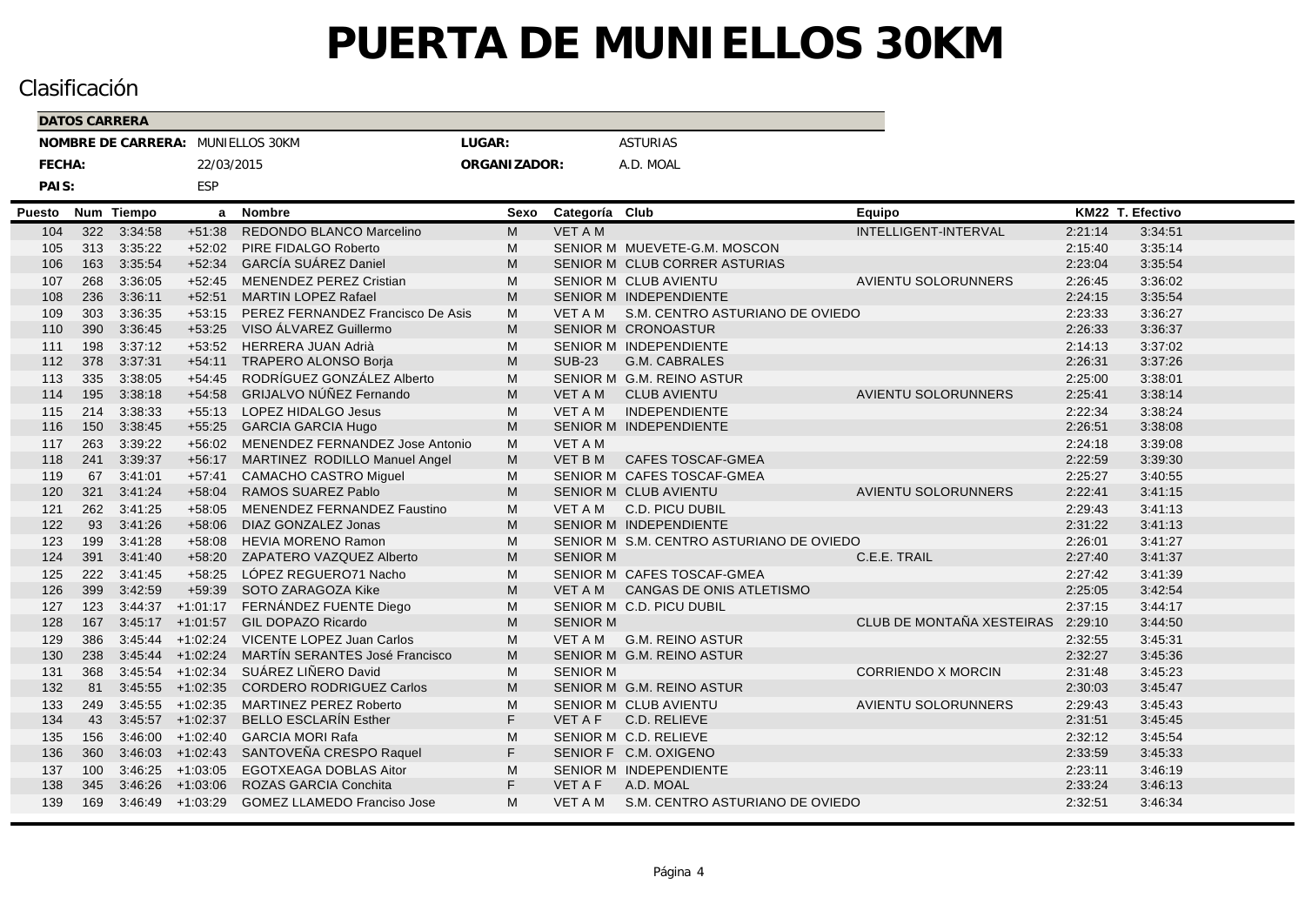|        |        | <b>DATOS CARRERA</b> |               |                     |                                                    |              |                 |                                   |                            |         |                  |  |
|--------|--------|----------------------|---------------|---------------------|----------------------------------------------------|--------------|-----------------|-----------------------------------|----------------------------|---------|------------------|--|
|        |        |                      |               |                     | NOMBRE DE CARRERA: MUNIELLOS 30KM                  | LUGAR:       |                 | <b>ASTURIAS</b>                   |                            |         |                  |  |
|        | FECHA: |                      |               | 22/03/2015          |                                                    | ORGANIZADOR: |                 | A.D. MOAL                         |                            |         |                  |  |
|        | PAIS:  |                      |               | <b>ESP</b>          |                                                    |              |                 |                                   |                            |         |                  |  |
| Puesto |        | Num                  | <b>Tiempo</b> | a                   | <b>Nombre</b>                                      | Sexo         | Categoría Club  |                                   | Equipo                     |         | KM22 T. Efectivo |  |
|        | 140    | 80                   |               | $3:46:49$ +1:03:29  | CONCHESO PANIAGUA Gonzalo                          | M            | <b>SENIOR M</b> |                                   |                            | 2:32:44 | 3:46:34          |  |
|        | 141    | 281                  |               | $3:48:30 +1:05:10$  | MORODO RUITIÑA Luis                                | M            |                 | SENIOR M A.D. MOAL                |                            | 2:29:41 | 3:48:18          |  |
|        | 142    | 29                   | 3:49:37       | $+1:06:17$          | AMORES AYALA René                                  | M            |                 | SENIOR M XATOS DEL NALON          |                            | 2:26:21 | 3:49:26          |  |
|        | 143    | 329                  |               | $3.49.49 + 1.06.29$ | RODRIGUEZ ÁLVAREZ Francisco Javier                 | M            |                 | SENIOR M CRONOASTUR               |                            | 2:27:28 | 3:49:36          |  |
|        | 144    | 264                  |               | $3:49:59$ +1:06:39  | MENENDEZ GAYO Ambrosio                             | M            | <b>VET A M</b>  |                                   |                            | 2:35:25 | 3:49:37          |  |
|        | 145    | 48                   |               | $3:50:04$ +1:06:44  | <b>BERNAL SERRANO Marcos</b>                       | M            |                 | SENIOR M G.M. ENSIDESA/GIJON      |                            | 2:37:07 | 3:49:56          |  |
|        | 146    | 400                  |               |                     | 3:50:08 +1:06:48 FLOREZ MENDOZA Roberto            | M            |                 | SENIOR M INDEPENDIENTE            |                            | 2:35:10 | 3:49:36          |  |
|        | 147    | 273                  |               |                     | 3:50:12 +1:06:52 MIGUEL SADIA Iñigo                | м            |                 | SENIOR M G.M. ENSIDESA/GIJON      |                            | 2:22:18 | 3:50:05          |  |
|        | 148    | 175                  |               |                     | 3:50:12 +1:06:52 GONZALEZ BUEY Carlos              | M            |                 | SENIOR M G.M. REINO ASTUR         |                            | 2:33:13 | 3:49:50          |  |
|        | 149    | 171                  |               | $3:50:21 +1:07:01$  | <b>GONZALEZ ALONSO Nicolas</b>                     | M            |                 | SENIOR M CLUB AVIENTU             | <b>AVIENTU SOLORUNNERS</b> | 2:33:52 | 3:50:09          |  |
|        | 150    | 205                  |               |                     | 3:51:11 +1:07:51 LANZA GARCIA Julio                | M            |                 | SENIOR M A.D. MOAL                |                            | 2:35:39 | 3:51:01          |  |
|        | 151    | 114                  |               |                     | 3:51:36 +1:08:16 FERNÁNDEZ ANES Sergio             | м            |                 | SENIOR M C.D.ESPORTATE            |                            | 2:23:02 | 3:51:32          |  |
|        | 152    | 383                  |               |                     | 3:52:10 +1:08:50 VEGA PRADO Gustavo                | M            |                 | SENIOR M C.D. RELIEVE             |                            | 2:35:19 | 3:52:01          |  |
|        | 153    | 276                  |               |                     | 3:52:12 +1:08:52 MORALES FUENTECILLA ángel Ricardo | M            |                 | VET B M CLUB JULTAYU-ENSIDESA     |                            | 2:35:02 | 3:51:37          |  |
|        | 154    | 28                   |               |                     | 3:52:31 +1:09:11 AMOR MENDEZ David                 | M            |                 | SENIOR M G.M. CABRALES            |                            | 2:22:28 | 3:52:14          |  |
|        | 155    | 277                  |               | $3:52:51$ +1:09:31  | <b>MORAN ALVAREZ Carlos</b>                        | M            | <b>SENIOR M</b> |                                   | CLUB DE MONTAÑA LOS REJOS  | 2:40:25 | 3:52:33          |  |
|        | 156    | 369                  |               | $3:53:06$ +1:09:46  | SUÁREZ LÓPEZ Adriana                               | F.           |                 | SENIOR F TOSCAF RECTA FINAL TRAIL |                            | 2:35:10 | 3:52:41          |  |
|        | 157    | 220                  |               | $3:53:24$ +1:10:04  | LÓPEZ PRIETO David                                 | M            |                 | SENIOR M C.D. XENTE CORRENDERA    |                            | 2:30:47 | 3:53:15          |  |
|        | 158    | 254                  |               |                     | 3:53:30 +1:10:10 MENDEZ AVELLO Lorenzo             | M            | <b>SENIOR M</b> |                                   |                            | 2:30:11 | 3:53:25          |  |
|        | 159    | 317                  |               | $3:53:31 +1:10:11$  | PUENTE FERNANDEZ Damian                            | M            |                 | SENIOR M A.D. MOAL                |                            | 2:31:58 | 3:53:14          |  |
|        | 160    | 61                   |               |                     | 3:53:33 +1:10:13 CÁCERES MEDINA José Antonio       | M            |                 | <b>SENIOR M INDEPENDIENTE</b>     |                            | 2:34:55 | 3:53:19          |  |
|        | 161    | 340                  |               | $3:53:38$ +1:10:18  | RODRIGUEZ PARDO Carla                              | F.           |                 | SENIOR F MUEVETE-G.M. MOSCON      |                            | 2:33:17 | 3:53:28          |  |
|        | 162    | 256                  |               | $3:54:07$ +1:10:47  | MÉNDEZ FERNÁNDEZ Jesús Francisco                   | M            |                 | SENIOR M A.D. MOAL                |                            | 2:33:16 | 3:53:57          |  |
|        | 163    | 145                  |               | $3:54:28$ +1:11:08  | GARCIA DEL RIO Jose Diego                          | M            |                 | VET B M C.D. RELIEVE              |                            | 2:39:26 | 3:53:56          |  |
|        | 164    | 255                  |               | $3:54:55$ +1:11:35  | MENDEZ CAMPA Ivan                                  | M            |                 | SENIOR M CRONOASTUR               |                            | 2:27:12 | 3:54:41          |  |
|        | 165    | 22                   |               | $3:55:11 +1:11:51$  | ALVAREZ GARCÍA Andrés Javier                       | M            |                 | <b>SENIOR M CLUB AVIENTU</b>      | <b>AVIENTU SOLORUNNERS</b> | 2:39:06 | 3:54:56          |  |
|        | 166    | 314                  |               |                     | 3:55:59 +1:12:39 PLAZA VALLINA Benja               | M            |                 | SENIOR M CLUB AVIENTU             | <b>AVIENTU SOLORUNNERS</b> | 2:37:53 | 3:55:51          |  |
|        | 167    | 24                   |               |                     | 3:56:01 +1:12:41 ALVAREZ PEREZ José Angel          | M            |                 | VET B M G.M. ENSIDESA/GIJON       |                            | 2:41:09 | 3:55:28          |  |
|        | 168    | 287                  |               |                     | 3:56:30 +1:13:10 NOGUERA RODRIGUEZ Fco. Javier     | M            |                 | SENIOR M C.D. RELIEVE             |                            | 2:34:59 | 3:55:58          |  |
|        | 169    | 188                  |               | $3:57:08$ +1:13:48  | <b>GONZALEZ PEREZ Diego</b>                        | м            | <b>SENIOR M</b> |                                   |                            | 2:34:40 | 3:56:44          |  |
|        | 170    | 288                  | 3:57:29       | $+1:14:09$          | NORIEGA MENESES Alfonso                            | M            |                 | SENIOR M C.D. AGUJA DE SOBIA      |                            | 2:37:49 | 3:57:20          |  |
|        | 171    | 39                   |               | $3:57:54$ +1:14:34  | BADIOLA GONZÁLEZ Francisco                         | M            |                 | <b>SENIOR M INDEPENDIENTE</b>     |                            | 2:33:36 | 3:57:49          |  |
|        | 172    | 125                  | 3:58:31       | $+1:15:11$          | FERNANDEZ GARCÍA Julian                            | M            |                 | SENIOR M C.D. ASTURIAS HIMALAYA   |                            | 2:38:58 | 3:58:16          |  |
|        | 173    | 299                  |               |                     | 3:58:35 +1:15:15 PARA Razvan                       | M            | <b>SENIOR M</b> |                                   |                            | 2:39:07 | 3:58:08          |  |
|        | 174    | 228                  |               | $3:58.43 +1:15:23$  | MACÍAS ALONSO Damián                               | M            |                 | SENIOR M MUEVETE-G.M. MOSCON      |                            | 2:34:55 | 3:58:32          |  |
|        | 175    | 279                  |               |                     | 3:59:05 +1:15:45 MORO GONZÁLEZ Florencio           | M            |                 | VET A M A.D. MOAL                 |                            | 2:38:24 | 3:58:27          |  |
|        |        |                      |               |                     |                                                    |              |                 |                                   |                            |         |                  |  |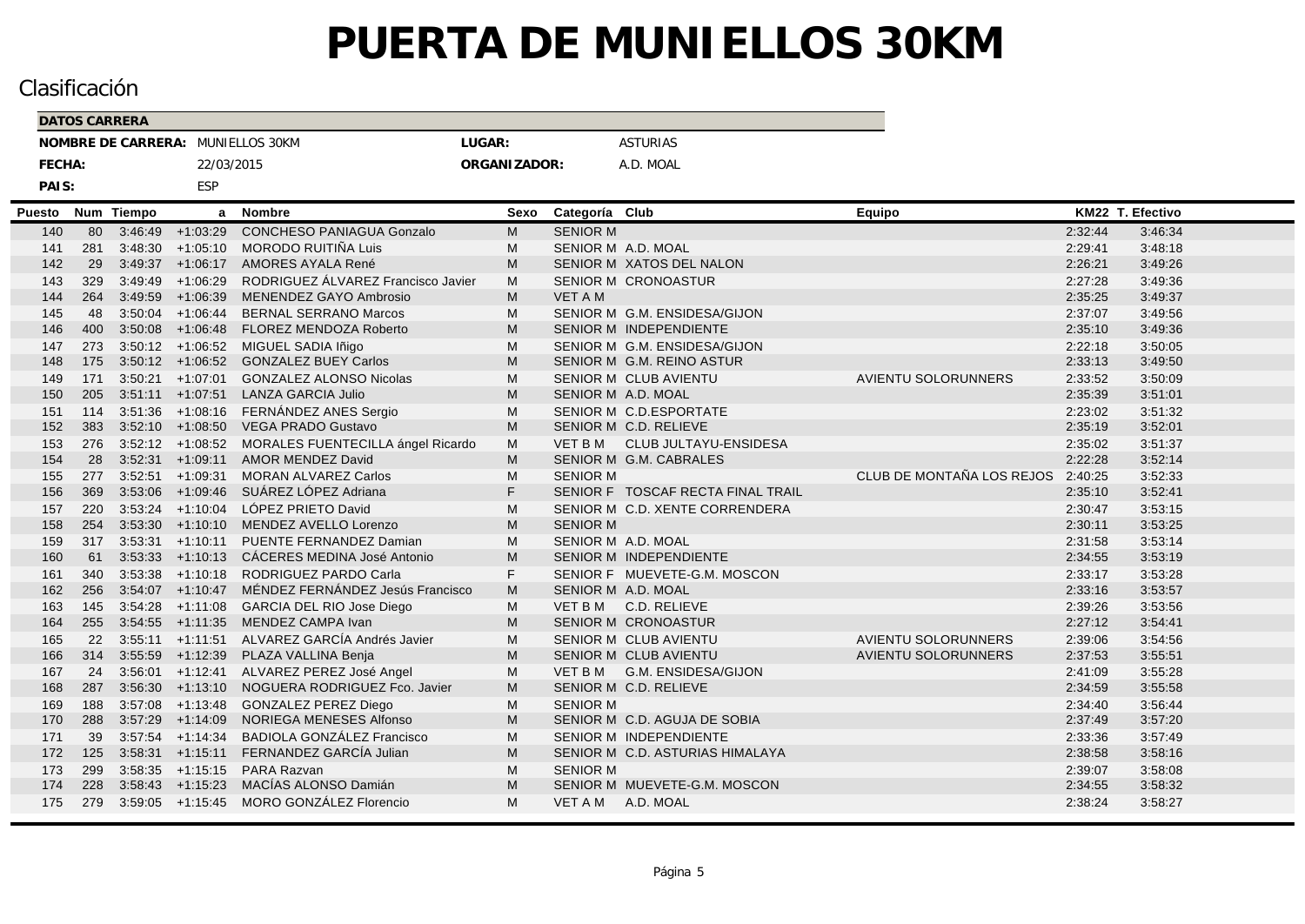|        |        |                   | <b>DATOS CARRERA</b> |                      |                                          |              |                 |                                          |                            |         |                  |  |
|--------|--------|-------------------|----------------------|----------------------|------------------------------------------|--------------|-----------------|------------------------------------------|----------------------------|---------|------------------|--|
|        |        |                   |                      |                      | NOMBRE DE CARRERA: MUNIELLOS 30KM        | LUGAR:       |                 | <b>ASTURIAS</b>                          |                            |         |                  |  |
|        | FECHA: |                   |                      | 22/03/2015           |                                          | ORGANIZADOR: |                 | A.D. MOAL                                |                            |         |                  |  |
|        | PAIS:  |                   |                      | ESP                  |                                          |              |                 |                                          |                            |         |                  |  |
|        |        |                   |                      |                      |                                          |              |                 |                                          |                            |         |                  |  |
| Puesto |        | Num               | <b>Tiempo</b>        | a                    | <b>Nombre</b>                            | Sexo         | Categoría Club  |                                          | Equipo                     |         | KM22 T. Efectivo |  |
|        | 176    | 211               |                      | $3:59:39$ +1:16:19   | LOPEZ ENCINA Eugenio                     | M            | <b>VET A M</b>  |                                          |                            | 2:37:14 | 3:59:19          |  |
|        | 177    | 189               |                      | $3:59:39$ +1:16:19   | <b>GONZALEZ PEREZ Ramon</b>              | M            | VET A M         | A.D. MOAL                                |                            | 2:37:05 | 3:59:17          |  |
|        | 178    | 158               | 4:00:02              | $+1:16:42$           | <b>GARCIA PRADO Marcos</b>               | M            |                 | SENIOR M CLUB AVIENTU                    | <b>AVIENTU SOLORUNNERS</b> | 2:33:53 | 3:59:36          |  |
|        | 179    | 179               |                      | $4:00:43$ $+1:17:23$ | GONZÁLEZ DIAZ Pedro Javier               | M            |                 | SENIOR M A.D. MOAL                       |                            | 2:30:48 | 4:00:35          |  |
|        | 180    | 349               | 4:01:01              | $+1:17:41$           | SALGUERO RODRÍGUEZ Javier                | M            |                 | SENIOR M INDEPENDIENTE                   |                            | 2:38:04 | 4:00:25          |  |
|        | 181    | 17                |                      | $4:02:07$ +1:18:47   | ÁLVAREZ CARBÓ Isaac                      | M            |                 | SENIOR M C.D. RELIEVE                    |                            | 2:34:13 | 4:01:28          |  |
|        | 182    | 227               | 4:02:09              | $+1:18:49$           | LOUGEDO VILLAMEA Jose Angel              | M            | VET A M         | A.D. MOAL                                |                            | 2:43:50 | 4:01:53          |  |
|        | 183    | 330               |                      | $4:02:23$ $+1:19:03$ | RODRIGUEZ BURGUEÑO Javier                | M            | VET A M         | S.M. CENTRO ASTURIANO DE OVIEDO          |                            | 2:46:07 | 4:02:00          |  |
|        | 184    | 115               |                      | $4.02:25$ +1:19:05   | FERNANDEZ ANTUÑA Jesus Manuel            | M            | VET B M         | S.M. CENTRO ASTURIANO DE OVIEDO          |                            | 2:40:20 | 4:01:47          |  |
|        | 185    | 359               |                      | $4:03:18$ $+1:19:58$ | <b>SANTOS RODRIGUEZ Julian</b>           | M            |                 | SENIOR M C.M. OXIGENO                    |                            | 2:41:32 | 4:02:57          |  |
|        | 186    | 295               |                      | 4:03:29 +1:20:09     | ORTOLÁ RODRÍGUEZ Roberto                 | M            |                 | SENIOR M C.M. OXIGENO                    |                            | 2:38:43 | 4:03:13          |  |
|        | 187    | 270               |                      |                      | 4:03:42 +1:20:22 MERILLAS MARTINEZ Jesus | M            | VET A M         | <b>INDEPENDIENTE</b>                     |                            | 2:41:19 | 4:03:20          |  |
|        | 188    | 122               |                      | $4:03:45$ $+1:20:25$ | FERNANDEZ FERNANDEZ Francisco Javiern M  |              | <b>SENIOR M</b> |                                          | <b>SANTA MARINA BTT</b>    | 2:39:50 | 4:03:40          |  |
|        | 189    | 16                |                      | $4:03:53$ $+1:20:33$ | ALVAREZ CAMPELO Sergio                   | M            |                 | SENIOR M INDEPENDIENTE                   | <b>CLUB GALGADAS</b>       | 2:45:53 | 4:03:30          |  |
|        | 190    | 242               |                      | $4:04:04$ $+1:20:44$ | MARTINEZ ALONSO Adrian                   | M            |                 | SENIOR M C.D. RELIEVE                    |                            | 2:48:18 | 4:03:38          |  |
|        | 191    | 151               |                      | $4:04:07$ $+1:20:47$ | <b>GARCÍA GARCÍA Jose Manuel</b>         | M            |                 | VET B M S.M.C.D. RIBERANO                |                            | 2:46:13 | 4:03:22          |  |
|        | 192    | 304               |                      | $4:04:10 +1:20:50$   | PÉREZ LLAVONA Andrés                     | M            |                 | SENIOR M C.D. XENTE CORRENDERA           |                            | 2:44:14 | 4:03:45          |  |
|        | 193    | 323               |                      | $4.04:30 +1:21:10$   | REDONDO ROBLEDO Jose Miguel              | M            |                 | SENIOR M G.M. PICU PIENZU                |                            | 2:45:46 | 4:04:03          |  |
|        | 194    | 354               |                      | $4:04:42 +1:21:22$   | SANCHEZ GONZALEZ Pablo                   | M            |                 | SENIOR M CLUB AVIENTU                    | <b>AVIENTU SOLORUNNERS</b> | 2:40:26 | 4:04:12          |  |
|        | 195    | 98                |                      | $4:05:18$ +1:21:58   | DONIZ LÓPEZ Antonio                      | M            | VET A M         | <b>INDEPENDIENTE</b>                     |                            | 2:44:01 | 4:04:54          |  |
|        | 196    | 373               |                      | $4:05:24$ $+1:22:04$ | <b>TELMO MIRANDA Javier</b>              | M            |                 | SENIOR M INDEPENDIENTE                   |                            | 2:37:47 | 4:05:16          |  |
|        | 197    | 343               |                      | $4:05:42$ +1:22:22   | ROZA CANEDA David                        | M            |                 | SENIOR M INDEPENDIENTE                   |                            | 2:49:35 | 4:05:02          |  |
|        | 198    | 223               |                      | $4:05:43$ $+1:22:23$ | <b>LOREDO FERNANDEZ Manuel</b>           | M            |                 | VET A M A.D. MOAL                        |                            | 2:42:38 | 4:05:06          |  |
|        | 199    | 135               |                      | $4.05:55$ +1:22:35   | FERREIRA FERNANDEZ Silverio              | M            |                 | SENIOR M G.M. REINO ASTUR                |                            | 2:42:18 | 4:05:47          |  |
|        | 200    | 337               |                      | $4:06:05$ $+1:22:45$ | RODRIGUEZ MUÑIZ Jesus                    | M            |                 | <b>SENIOR M INDEPENDIENTE</b>            |                            | 2:43:51 | 4:05:31          |  |
|        | 201    | 54                |                      | $4:06:49$ $+1:23:29$ | <b>BLANCO SUAREZ Luisen</b>              | M            |                 | SENIOR M G.M. PEÑA MEA                   |                            | 2:39:16 | 4:06:38          |  |
|        | 202    | 89                |                      | $4:07:06$ +1:23:46   | DEL VALLE REVUELTA Miguel Angel          | M            | <b>VET A M</b>  |                                          | ADRENALINOS EXTREME TEAM   | 2:41:01 | 4:06:49          |  |
|        | 203    | 152               |                      | $4:07:46$ $+1:24:26$ | <b>GARCIA GARCIA Roberto</b>             | M            |                 | SENIOR M C.D. RELIEVE                    |                            | 2:44:18 | 4:07:20          |  |
|        | 204    | 177               |                      | 4:08:49 +1:25:29     | GONZÁLEZ CARBALLAL José Miguel           | M            |                 | SENIOR M S.M. CENTRO ASTURIANO DE OVIEDO |                            | 2:47:17 | 4:08:19          |  |
|        | 205    | 109               |                      | 4:09:21 +1:26:01     | FELGUEROSO VILLAVERDE Ignacio            | M            | <b>VET A M</b>  | <b>INDEPENDIENTE</b>                     |                            | 2:47:29 | 4:08:43          |  |
|        | 206    | 55                |                      | $4.09:22 +1:26:02$   | <b>BLANCO URIZAR Alejandro</b>           | M            |                 | SENIOR M INDEPENDIENTE                   |                            | 2:47:16 | 4:08:47          |  |
|        | 207    | 49                |                      | $4:09:44$ $+1:26:24$ | BERNARDOS RONQUILLO Valentin             | M            | <b>VET A M</b>  | <b>CLUB CORRER ASTURIAS</b>              |                            | 2:46:16 | 4:09:04          |  |
|        | 208    | 50                |                      | $4:10:00 +1:26:40$   | BETOLAZA CADENAS Belén                   | F.           |                 | SENIOR F C.D. RELIEVE                    |                            | 2:47:38 | 4:09:49          |  |
|        | 209    | 40                | 4:10:09              | $+1:26:49$           | <b>BANCIELLA ALVARO Pablo</b>            | M            |                 | SENIOR M CLUB CORRER ASTURIAS            |                            | 2:47:25 | 4:09:27          |  |
|        | 210    | 194               |                      | $4:10:59$ +1:27:39   | GONZÁLEZ-LLANOS Laura                    | F.           |                 | SENIOR F MUEVETE-G.M. MOSCON             |                            | 2:42:24 | 4:10:50          |  |
|        | 211    | $12 \overline{ }$ |                      | $4:11:01$ $+1:27:41$ | <b>ALONSO SAMARTINO Luis Enrique</b>     | M            |                 | SENIOR M C.D. RELIEVE                    |                            | 2:50:33 | 4:10:36          |  |
|        |        |                   |                      |                      |                                          |              |                 |                                          |                            |         |                  |  |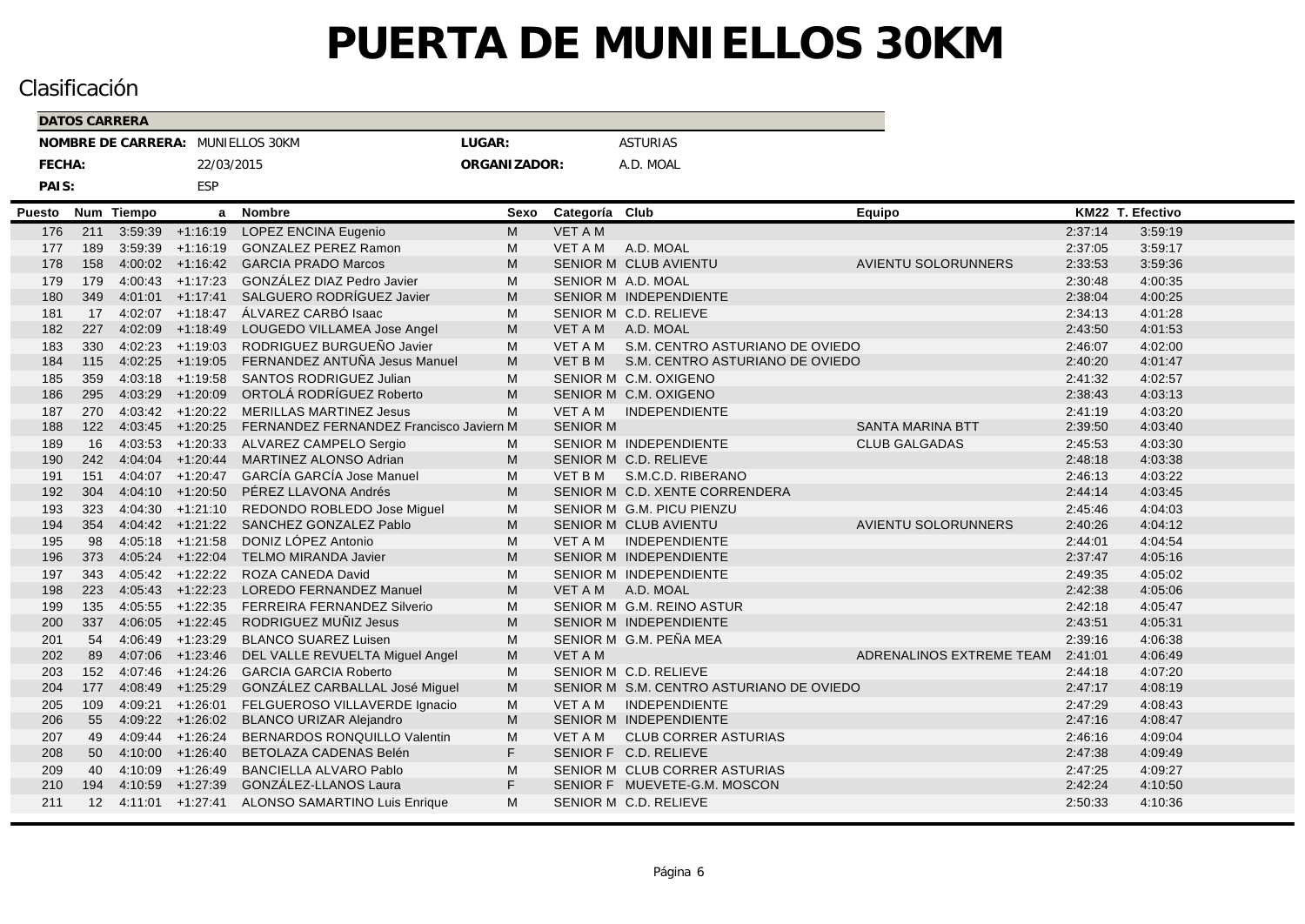|        | <b>DATOS CARRERA</b> |            |                      |                                               |              |                 |                                          |                                   |         |                  |  |
|--------|----------------------|------------|----------------------|-----------------------------------------------|--------------|-----------------|------------------------------------------|-----------------------------------|---------|------------------|--|
|        |                      |            |                      | NOMBRE DE CARRERA: MUNIELLOS 30KM             | LUGAR:       |                 | <b>ASTURIAS</b>                          |                                   |         |                  |  |
| FECHA: |                      |            | 22/03/2015           |                                               | ORGANIZADOR: |                 | A.D. MOAL                                |                                   |         |                  |  |
| PAIS:  |                      |            | ESP                  |                                               |              |                 |                                          |                                   |         |                  |  |
| Puesto |                      | Num Tiempo |                      | a Nombre                                      | Sexo         | Categoría Club  |                                          | Equipo                            |         | KM22 T. Efectivo |  |
| 212    | 243                  |            | $4:11:04$ +1:27:44   | <b>MARTINEZ ALONSO Javier</b>                 | M            |                 | SENIOR M A.D. MOAL                       |                                   | 2:46:59 | 4:10:45          |  |
| 213    | 143                  |            | $4:11:36$ +1:28:16   | <b>GARCIA CUETOS Alfredo</b>                  | M            | <b>VET A M</b>  | G.M. PEÑA MEA                            |                                   | 2:47:54 | 4:11:10          |  |
| 214    | 278                  |            | $4:11:37$ $+1:28:17$ | <b>MORAN BARBON David</b>                     | M            |                 | SENIOR M XATOS DEL NALON                 |                                   | 2:48:34 | 4:11:19          |  |
| 215    | 157                  |            | $4:12:09$ $+1:28:49$ | <b>GARCIA ORDOÑEZ Antonio</b>                 | M            |                 | SENIOR M G.M. REINO ASTUR                |                                   | 2:47:00 | 4:11:42          |  |
| 216    | 381                  | 4:12:37    | $+1:29:17$           | URIA MENENDEZ Fernando                        | M            | VET A M         | A.D. MOAL                                |                                   | 2:47:20 | 4:12:22          |  |
| 217    | 77                   | 4:12:39    | $+1:29:19$           | <b>CASIELLES SEVARES Rafa</b>                 | M            | VET A M         | <b>CLUB AVIENTU</b>                      |                                   | 2:47:28 | 4:12:12          |  |
| 218    | 154                  |            | 4:12:40 +1:29:20     | <b>GARCIA GUTIÉRREZ Florentino</b>            | M            | VET A M         | XATOS DEL NALON                          |                                   | 2:52:07 | 4:12:21          |  |
| 219    | 394                  | 4:13:06    | $+1:29:46$           | <b>HUERTA COLLADO Tania</b>                   | F            |                 | SENIOR F CRONOASTUR                      |                                   | 2:49:21 | 4:12:53          |  |
| 220    | 375                  | 4:13:08    |                      | +1:29:48 TOMILLO VÍLCHEZ Daniel               | M            |                 | SENIOR M INDEPENDIENTE                   |                                   | 2:47:36 | 4:12:44          |  |
| 221    | 226                  |            |                      | 4:13:47 +1:30:27 LORENZANA CASCALLANA Agustin | M            | <b>VET A M</b>  | <b>CLUB CORRER ASTURIAS</b>              |                                   | 2:47:37 | 4:13:02          |  |
| 222    | 272                  | 4:14:16    | $+1:30:56$           | <b>MIER MIER Manuel</b>                       | M            | VET A M         | G.M. CABRALES                            |                                   | 2:55:46 | 4:13:46          |  |
| 223    | 377                  |            |                      | 4:14:24 +1:31:04 TORRE GARCIA David           | M            |                 | SENIOR M XATOS DEL NALON                 |                                   | 2:46:09 | 4:14:11          |  |
| 224    | 229                  |            | $4:14:24$ $+1:31:04$ | MAGDALENA FERNANDEZ David                     | M            |                 | SENIOR M XATOS DEL NALON                 |                                   | 2:46:08 | 4:14:05          |  |
| 225    | 142                  |            |                      | 4:14:35 +1:31:15 GARCIA BUSTO Eduardo         | M            | VET A M         | A.D. MOAL                                |                                   | 2:45:30 | 4:14:15          |  |
| 226    | 19                   |            |                      | 4:14:40 +1:31:20 ALVAREZ FERNANDEZ Ana        | F            | <b>VET A F</b>  | A.D. MOAL                                |                                   | 2:49:17 | 4:14:26          |  |
| 227    | 210                  |            | $4:14:41 +1:31:21$   | LÓPEZ ÁLVAREZ Jorge                           | M            |                 | JUNIOR M INDEPENDIENTE                   |                                   | 2:47:39 | 4:14:23          |  |
| 228    | 207                  |            |                      | 4:14:58 +1:31:38 LAVIN ALONSO Jose Angel      | M            |                 | SENIOR M XATOS DEL NALON                 |                                   | 2:47:23 | 4:14:23          |  |
| 229    | 127                  |            | $4:15:47$ $+1:32:27$ | FERNANDEZ LAVANDERA Miguel ángel              | M            |                 | <b>SENIOR M CLUB AVIENTU</b>             | <b>AVIENTU SOLORUNNERS</b>        | 2:55:48 | 4:15:29          |  |
| 230    | 350                  | 4:16:05    |                      | +1:32:45 SAN JUAN GARCIA Marco Antonio        | M            |                 | SENIOR M G.M. REINO ASTUR                |                                   | 2:52:35 | 4:15:31          |  |
| 231    | 257                  |            | $4:16:10 +1:32:50$   | MÉNDEZ LÓPEZ Jesús                            | M            |                 | SENIOR M A.D. MOAL                       |                                   | 2:44:41 | 4:16:06          |  |
| 232    | 384                  |            | $4:16:21 +1:33:01$   | VEGA SERRANO Guillermo M.                     | M            |                 | SENIOR M CLUB AVIENTU                    | <b>AVIENTU SOLORUNNERS</b>        | 2:54:26 | 4:15:52          |  |
| 233    | 44                   |            |                      | 4:16:42 +1:33:22 BELMONTE CACHÁN Eduardo      | M            |                 | SENIOR M C.D. RELIEVE                    |                                   | 2:49:36 | 4:16:32          |  |
| 234    | 333                  |            | $4:16:47$ $+1:33:27$ | RODRIGUEZ FERNANDEZ David                     | M            |                 | SENIOR M C.D.ESPORTATE                   |                                   | 2:48:03 | 4:16:34          |  |
| 235    | 58                   |            | $4:17:04$ +1:33:44   | <b>BUENO RODRIGUEZ Jose Luis</b>              | M            | VET A M         | <b>CLUB CORRER ASTURIAS</b>              |                                   | 2:49:25 | 4:16:34          |  |
| 236    | 110                  | 4:17:05    | $+1:33:45$           | FERNANDEZ DIAZ Manu                           | M            | <b>VET A F</b>  | <b>INDEPENDIENTE</b>                     |                                   | 2:49:28 | 4:16:34          |  |
| 237    | 357                  |            | $4:17:24$ $+1:34:04$ | SANTIAGO GONZALEZ Sergio                      | M            |                 | SENIOR M S.M. CENTRO ASTURIANO DE OVIEDO |                                   | 2:39:23 | 4:16:54          |  |
| 238    | 121                  |            | $4:17:24$ +1:34:04   | FERNANDEZ DOCASAR Adolfo                      | M            | <b>SENIOR M</b> |                                          | RUNNING SPORT TRAIL OUREN 2:53:10 |         | 4:17:02          |  |
| 239    | 320                  |            | $4:17:49$ +1:34:29   | RAMOS ARJONA Ignacio                          | M            |                 | SENIOR M G.M. CABRALES                   |                                   | 2:53:17 | 4:17:30          |  |
| 240    | 180                  | 4:18:09    | $+1:34:49$           | GONZÁLEZ FERNÁNDEZ Alejandro                  | M            |                 | SENIOR M CLUB AVIENTU                    | AVIENTU SOLORUNNERS               | 2:51:25 | 4:18:02          |  |
| 241    | 193                  | 4:18:36    | $+1:35:16$           | GONZÁLEZ ZARABOZO Javier                      | M            | VET A M         | <b>CLUB CORRER ASTURIAS</b>              |                                   | 2:48:58 | 4:18:10          |  |
| 242    | 62                   | 4:18:38    | $+1:35:18$           | <b>CACHON FREIJE José Manuel</b>              | M            | VET A M         | A.D. MOAL                                |                                   | 2:47:20 | 4:18:34          |  |
| 243    | 106                  | 4:18:51    | $+1:35:31$           | EXPÓSITO ÁLVAREZ María Jesús                  | F            | <b>VET A F</b>  | C.D.ESPORTATE                            |                                   | 2:57:14 | 4:18:12          |  |
| 244    | 283                  | 4:19:42    | $+1:36:22$           | MUÑOZ VEGA Jose                               | M            | <b>VET BM</b>   | <b>G.M. REINO ASTUR</b>                  |                                   | 2:55:09 | 4:19:21          |  |
| 245    | 37                   |            |                      | 4:19:55 +1:36:35 ARMESTO FERNÁNDEZ Xandru     | M            |                 | SENIOR M CLUB AVIENTU                    | <b>AVIENTU SOLORUNNERS</b>        | 2:46.55 | 4:19:35          |  |
| 246    | 307                  | 4:20:01    | $+1:36:41$           | <b>PEREZ SUAREZ Marcos</b>                    | M            |                 | SENIOR M INDEPENDIENTE                   |                                   | 2:47:59 | 4:19:41          |  |
| 247    | 25                   |            |                      | 4:20:10 +1:36:50 ALVAREZ PEREZ Miguel         | M            | VET A M         | G.M. ENSIDESA/GIJON                      |                                   | 2:49:06 | 4:19:30          |  |
|        |                      |            |                      |                                               |              |                 |                                          |                                   |         |                  |  |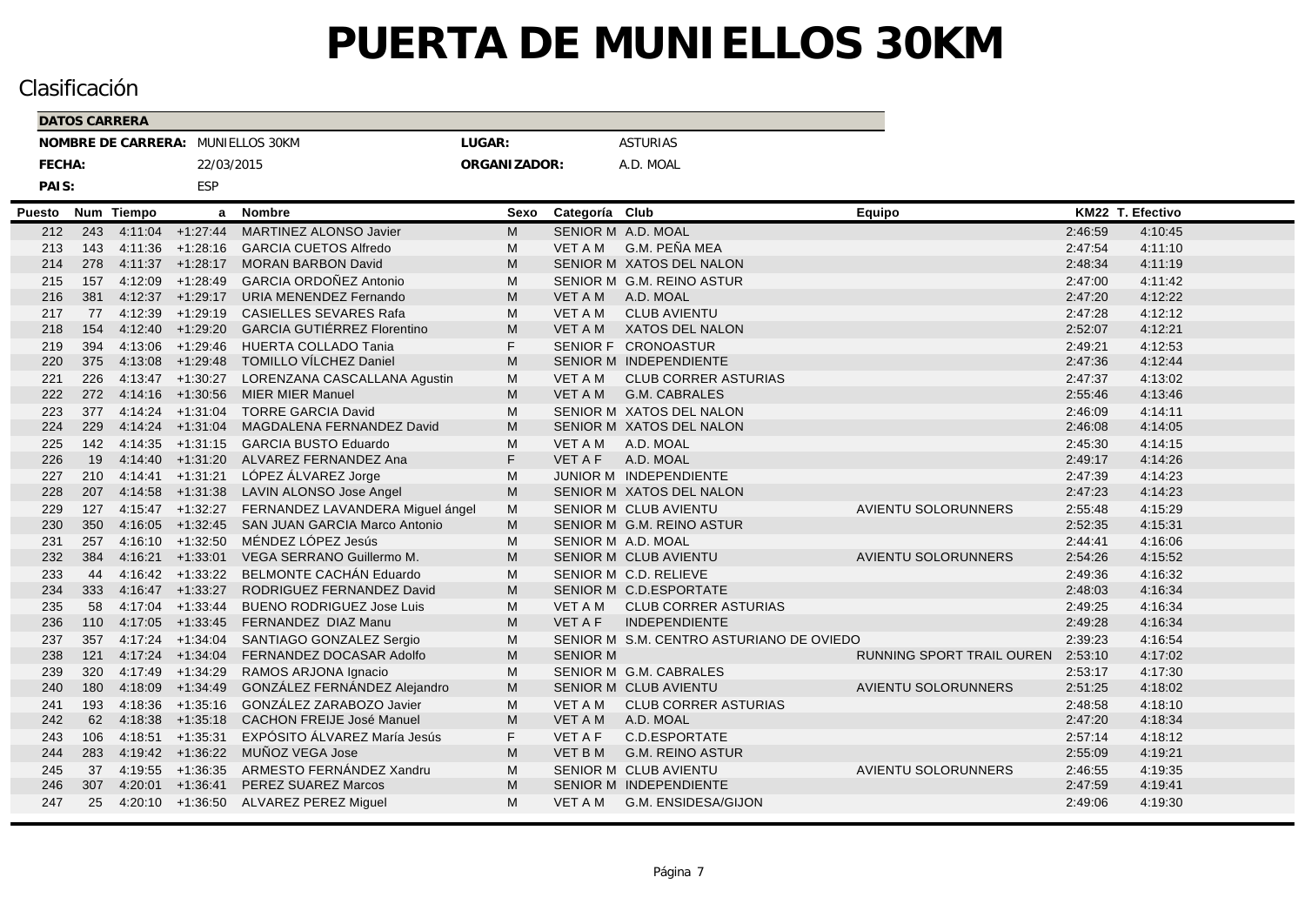| <b>DATOS CARRERA</b> |                |               |                      |                                             |              |                 |                                  |                            |         |                  |  |
|----------------------|----------------|---------------|----------------------|---------------------------------------------|--------------|-----------------|----------------------------------|----------------------------|---------|------------------|--|
|                      |                |               |                      | NOMBRE DE CARRERA: MUNIELLOS 30KM           | LUGAR:       |                 | <b>ASTURIAS</b>                  |                            |         |                  |  |
| FECHA:               |                |               | 22/03/2015           |                                             | ORGANIZADOR: |                 | A.D. MOAL                        |                            |         |                  |  |
| PAIS:                |                |               | <b>ESP</b>           |                                             |              |                 |                                  |                            |         |                  |  |
| Puesto               | Num            | <b>Tiempo</b> | a                    | <b>Nombre</b>                               | Sexo         | Categoría Club  |                                  | <b>Equipo</b>              |         | KM22 T. Efectivo |  |
| 248                  | 90             |               | 4:20:19 +1:36:59     | DÍAZ ÁLVAREZ Luis ángel                     | M            |                 | SENIOR M C.D.ESPORTATE           |                            | 2:54:34 | 4:19:59          |  |
| 249                  | 65             |               | $4:20:19$ $+1:36:59$ | <b>CALVO IGLESIAS Rosa</b>                  | F.           |                 | SENIOR F C.D.ESPORTATE           |                            | 2:54:39 | 4:19:59          |  |
| 250                  | 209            | 4:20:33       | $+1:37:13$           | LÓPEZ ALVAREZ David                         | M            |                 | SENIOR M C.D. XUAN DE LA BORRINA |                            | 2:56:22 | 4:20:01          |  |
| 251                  | 252            |               | $4:21:25$ +1:38:05   | MEDIO SANTURIO Alejandro                    | M            |                 | SENIOR M INDEPENDIENTE           |                            | 2:39:29 | 4:20:57          |  |
| 252                  | 139            |               | $4:21:25$ +1:38:05   | <b>GALLEGO MONTORO Silvia</b>               | F.           | VET A F         | C.M. OXIGENO                     |                            | 2:56:19 | 4:21:08          |  |
| 253                  | 101            |               |                      | 4:21:27 +1:38:07 ENTRERRIOS RODRIGUEZ Angel | M            |                 | SENIOR M G.M. LA PEÑA            |                            | 2:49:02 | 4:21:10          |  |
| 254                  | 201            |               | $4:22:31 +1:39:11$   | JUNQUERA BELZUNCE Ignacio                   | M            |                 | SENIOR M S.M.C.A. UNIVERSITARIO  |                            | 2:45:20 | 4:22:16          |  |
| 255                  | 41             |               | $4:22:45$ $+1:39:25$ | BARRAGAN MUÑOZ Rocio                        | F.           | <b>VET A F</b>  |                                  |                            | 2:52:23 | 4:22:36          |  |
| 256                  | 133            |               | $4:22:55$ +1:39:35   | FERNANDEZ SASTRE Santiago                   | M            |                 | SENIOR M G.M. REINO ASTUR        |                            | 2:46:59 | 4:22:29          |  |
| 257                  | 248            |               | $4:23:36$ $+1:40:16$ | MARTÍNEZ JUAN Daniel                        | M            | <b>SENIOR M</b> |                                  | CLUB: CENTRO ASTURIANO DE  | 2:48:28 | 4:23:20          |  |
| 258                  | 10             |               | $4:23:53$ $+1:40:33$ | ALONSO DE LA TORRE Ignacio                  | M            | VET A M         | <b>INDEPENDIENTE</b>             |                            | 2.56.01 | 4:23:21          |  |
| 259                  | 393            |               | $4:24:48$ $+1:41:28$ | <b>MACHO GARCIA Beatriz</b>                 | F.           | <b>VET A F</b>  | <b>CRONOASTUR</b>                |                            | 2:56:51 | 4:24:36          |  |
| 260                  | 231            |               | $4:25:08$ +1:41:48   | MARCOS CORRAL Pablo                         | M            | <b>SENIOR M</b> |                                  | CLUB ATLETISMO-MTB BRIHUE  | 2:46:51 | 4:24:26          |  |
| 261                  | 107            |               | $4:25:29$ $+1:42:09$ | EXPÓSITO ÁLVAREZ Roberto                    | M            |                 | VET A M C.D.ESPORTATE            |                            | 2:55:43 | 4:24:51          |  |
| 262                  | $\overline{1}$ |               | $4:25:35$ $+1:42:15$ | ACUÑA ARTIME Marcelino                      | M            | <b>SENIOR M</b> |                                  |                            | 2:53:28 | 4:25:21          |  |
| 263                  | 200            |               | $4:25:59$ $+1:42:39$ | JIMENEZ SANCHEZ Pablo                       | M            |                 | SENIOR M G.M. EL CIVILU          |                            | 2:58:07 | 4:25:21          |  |
| 264                  | 367            | 4:26:39       | $+1.43:19$           | SUAREZ CORUJO Maria Del Carmen              | F            | VET B F         | <b>CLUB AVIENTU</b>              | <b>AVIENTU SOLORUNNERS</b> | 3:01:30 | 4:26:23          |  |
| 265                  | 2              |               | $4:26:41$ $+1:43:21$ | AFONSO CUESTA Emilio Antonio                | M            |                 | SENIOR M CLUB CORRER ASTURIAS    |                            | 2:31:32 | 4:26:28          |  |
| 266                  | 206            | 4:27:03       | $+1:43:43$           | LAVANDERA FERNANDEZ Eva                     | F.           | <b>VET A F</b>  | C.D. PILOÑA DEPORTE              |                            | 3:00:48 | 4:26:47          |  |
| 267                  | 131            |               | $4:27:47$ $+1:44:27$ | FERNANDEZ RODRIGUEZ Francisco Javier        | M            | <b>VET BM</b>   |                                  | C.D.M. CUMBRES DE LEON     | 2:51:34 | 4:27:28          |  |
| 268                  | 56             |               | $4:27:49$ +1:44:29   | <b>BREZMES TEMPRANO Pablo</b>               | M            |                 | <b>SENIOR M INDEPENDIENTE</b>    |                            | 2:51:49 | 4:27:14          |  |
| 269                  | 215            |               | $4:28:11 +1:44:51$   | LÓPEZ MARAÑÓN Pablo                         | M            |                 | SENIOR M CLUB CORRER ASTURIAS    |                            | 2:50:51 | 4:27:30          |  |
| 270                  | 318            |               | $4:28:26$ +1:45:06   | QUIRÓS ALVAREZ Jesús Manuel                 | M            |                 | SENIOR M C.D. TORBOLIN           |                            | 3:00:18 | 4:27:50          |  |
| 271                  | 334            |               | $4:28:26$ $+1:45:06$ | RODRIGUEZ GARCIA David                      | M            |                 | SENIOR M C.D. TORBOLIN           |                            | 3:00:00 | 4:27:53          |  |
| 272                  | 293            |               | $4:28:36$ +1:45:16   | ORDIZ GARCÍA Iván                           | M            |                 | SENIOR M XATOS DEL NALON         |                            | 2:50:51 | 4:28:18          |  |
| 273                  | 284            |               | $4:29:17$ +1:45:57   | <b>NAREDO Rocio</b>                         | F.           |                 | SENIOR F CLUB AVIENTU            |                            | 3:00:09 | 4:28:54          |  |
| 274                  | 388            |               | $4:29:30 +1:46:10$   | <b>VIJANDE OVIDE Carlos</b>                 | M            | <b>SENIOR M</b> |                                  | CLUB ATLETISMO VEGADEO     | 2:56:42 | 4:28:58          |  |
| 275                  | 202            |               | $4:30:01$ +1:46:41   | JUNQUERA GONZALEZ Jose Luis                 | М            | VET A M         | INDEPENDIENTE                    |                            | 2:53:41 | 4:29:24          |  |
| 276                  | 296            |               | $4:30:41 +1:47:21$   | OSORO GARCIA Juan                           | M            | <b>VET A M</b>  | A.D. MOAL                        |                            | 2:51:17 | 4:30:02          |  |
| 277                  | 280            |               | $4:31:16$ +1:47:56   | <b>MORO RODRIGUEZ Manuel</b>                | M            |                 | SENIOR M G.M. LA PEÑA            |                            | 2:59:37 | 4:30:47          |  |
| 278                  | 240            |               | $4:32:31 +1:49:11$   | <b>MARTINEZ Isabel</b>                      | F.           |                 | SENIOR F G.M. PICU PIENZU        |                            | 3:03:41 | 4:32:02          |  |
| 279                  | 72             |               | $4:32:31$ $+1:49:11$ | CARMONA PERUYERO Santiago                   | M            |                 | SENIOR M G.M. PICU PIENZU        |                            | 3:03:40 | 4:32:02          |  |
| 280                  | 271            | 4:33:30       | $+1:50:10$           | MEVEL Lilian                                | M            | <b>SENIOR M</b> |                                  |                            | 2:56:16 | 4:32:44          |  |
| 281                  | 97             |               | $4:33:47$ $+1:50:27$ | DOMÍNGUEZ DUCE Armando                      | M            |                 | SENIOR M INDEPENDIENTE           |                            | 2:51:06 | 4:33:39          |  |
| 282                  | 364            | 4:33:48       | $+1:50:28$           | <b>SOLARES MARTINEZ Daniel</b>              | M            |                 | SENIOR M CAFES TOSCAF-GMEA       |                            | 2:50:07 | 4:33:41          |  |
| 283                  | 311            |               |                      | 4:33:54 +1:50:34 PEREZ ZORRILLA Jonathan    | M            |                 | SENIOR M INDEPENDIENTE           |                            | 2:56:25 | 4:33:17          |  |
|                      |                |               |                      |                                             |              |                 |                                  |                            |         |                  |  |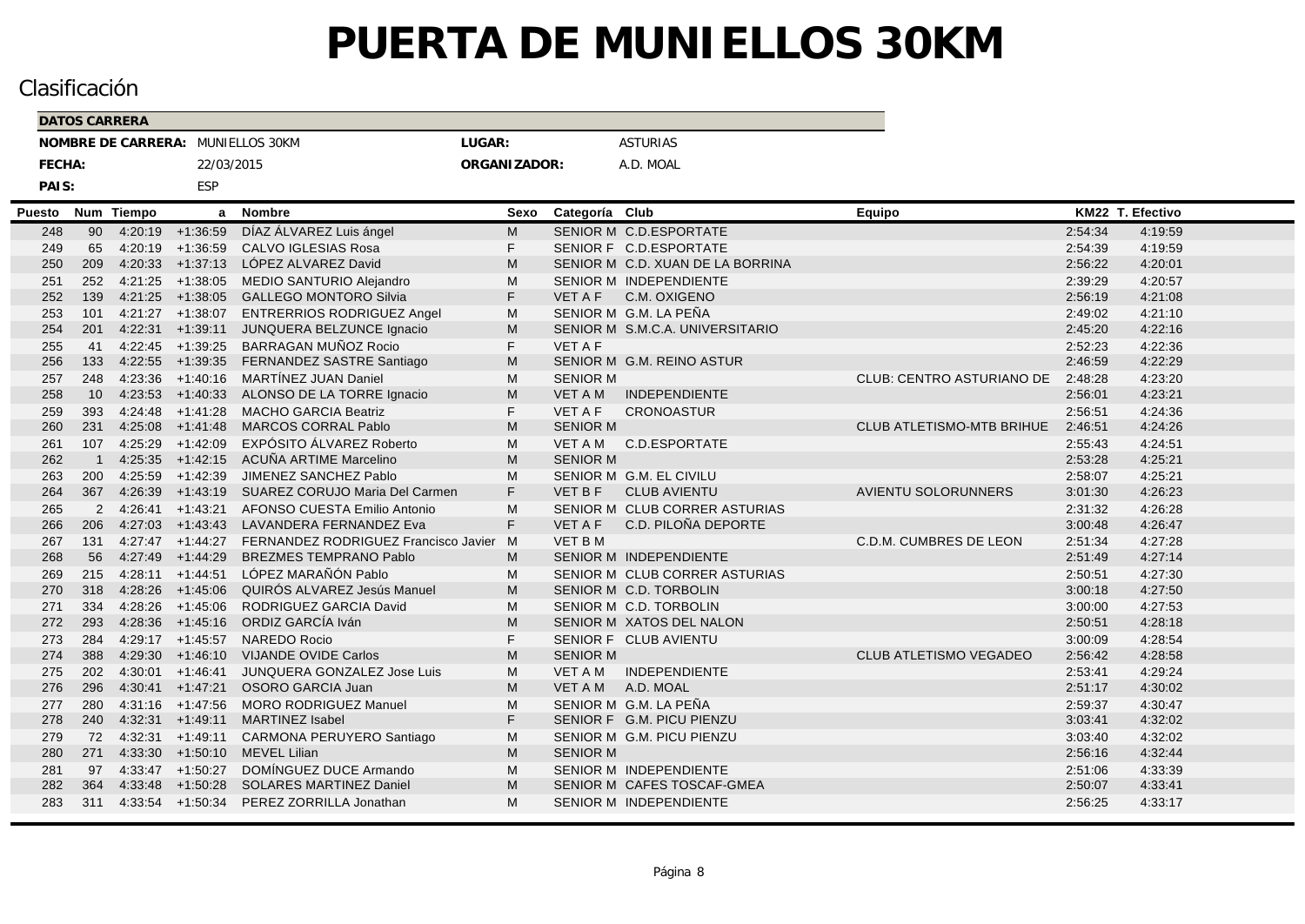|        | <b>DATOS CARRERA</b> |               |                      |                                             |              |                 |                                 |                            |                  |         |
|--------|----------------------|---------------|----------------------|---------------------------------------------|--------------|-----------------|---------------------------------|----------------------------|------------------|---------|
|        |                      |               |                      | NOMBRE DE CARRERA: MUNIELLOS 30KM           | LUGAR:       |                 | <b>ASTURIAS</b>                 |                            |                  |         |
| FECHA: |                      |               | 22/03/2015           |                                             | ORGANIZADOR: |                 | A.D. MOAL                       |                            |                  |         |
| PAIS:  |                      |               | ESP                  |                                             |              |                 |                                 |                            |                  |         |
| Puesto | Num                  | <b>Tiempo</b> | a                    | <b>Nombre</b>                               | Sexo         | Categoría       | Club                            | Equipo                     | KM22 T. Efectivo |         |
| 284    | 113                  |               | $4:33:56$ +1:50:36   | FERNANDEZ ALVAREZ Roberto                   | M            | <b>VET BM</b>   | <b>CLUB AVIENTU</b>             |                            | 3:04:42          | 4:33:18 |
| 285    | 191                  |               | 4:33:58 +1:50:38     | GONZÁLEZ SUÁREZ Miguel Angel                | м            | <b>VET B M</b>  | <b>INDEPENDIENTE</b>            |                            | 2:55:48          | 4:33:42 |
| 286    | 51                   |               | $4:34:58$ +1:51:38   | <b>BLANCO GONZALEZ Jose Angel</b>           | M            |                 | SENIOR M C.D.ESPORTATE          |                            | 3:02:03          | 4:34:35 |
| 287    | 187                  |               | $4:35:55$ $+1:52:35$ | GONZÁLEZ PÉREZ Barbara                      | F.           | <b>SENIOR F</b> |                                 |                            | 2:55:04          | 4:35:44 |
| 288    | 370                  |               | 4:35:56 +1:52:36     | SUÁREZ PEDREIRA Ivan                        | M            |                 | SENIOR M C.M. OXIGENO           |                            | 3:05:34          | 4:35:23 |
| 289    | 94                   |               |                      | 4:36:42 +1:53:22 DIAZ PICON Pablo Ignacio   | M            | <b>SENIOR M</b> |                                 | CD TRAILRUNNING.ES         | 3:02:46          | 4:36:13 |
| 290    | 132                  | 4:36:56       | $+1:53:36$           | FERNÁNDEZ SANTIAGO Rosalyn                  | F.           |                 | SENIOR F INDEPENDIENTE          | CORRECAMINOS               | 2:59:20          | 4:36:45 |
| 291    | 87                   |               | $4:37:17$ $+1:53:57$ | <b>CUETARA MENENDEZ Emilia</b>              | F.           | <b>VET BF</b>   | <b>INDEPENDIENTE</b>            |                            | 3:07:18          | 4:37:03 |
| 292    | 153                  |               | $4:37:35$ $+1:54:15$ | <b>GARCIA GONZALEZ Dolores</b>              | F.           | <b>VET A F</b>  | <b>INDEPENDIENTE</b>            |                            | 3:04:49          | 4:37:13 |
| 293    | 155                  |               | $4:40:45$ $+1:57:25$ | <b>GARCIA LLANEZA Alvaro</b>                | M            | <b>SENIOR M</b> |                                 | <b>OVIEDO SPARTANS</b>     | 2:58:14          | 4:40:32 |
| 294    | 27                   | 4:40:45       | $+1:57:25$           | <b>AMBRES TORRE Luis Miguel</b>             | M            |                 | SENIOR M INDEPENDIENTE          |                            | 2:58:14          | 4:40:31 |
| 295    | 230                  |               | $4:40:53$ $+1:57:33$ | MANZANAL CUESTA Raul                        | M            | <b>SENIOR M</b> |                                 |                            | 3:07:02          | 4:40:35 |
| 296    | 363                  |               | $4:42:16$ +1:58:56   | SOBERADO CORAO Pedro Ricardo                | M            |                 | SENIOR M INDEPENDIENTE          |                            | 3:13:16          | 4:41:45 |
| 297    | 379                  |               | $4:42:44$ $+1:59:24$ | TRUCHERO RODRIGUEZ Jorge                    | M            |                 | SENIOR M CLUB CORRER ASTURIAS   |                            | 2:55:41          | 4:42:29 |
| 298    | 105                  | 4:44:31       | $+2:01:11$           | <b>ESTRADA MONTES Olvido</b>                | F.           | <b>VET A F</b>  | <b>CLUB AVIENTU</b>             | <b>AVIENTU SOLORUNNERS</b> | 3:09:45          | 4:44:11 |
| 299    | 358                  | 4:44:31       | $+2:01:11$           | <b>SANTIAGO MARTIN Alberto</b>              | M            |                 | <b>SENIOR M CLUB AVIENTU</b>    | AVIENTU SOLORUNNERS        | 3:07:39          | 4:44:22 |
| 300    | 178                  | 4:44:34       | $+2:01:14$           | <b>GONZALEZ CERNUDA Eliseo</b>              | M            |                 | VET B M S.M.C.C. LA FRESNEDA    |                            | 3:09:04          | 4:44:07 |
| 301    | 75                   | 4:44:53       | $+2:01:33$           | <b>CASADO MARCOS Javier</b>                 | M            |                 | SENIOR M INDEPENDIENTE          |                            | 3:03:54          | 4:44:19 |
| 302    | 260                  | 4:45:25       | $+2:02:05$           | MENDEZ RONDEROS Fernando                    | M            | <b>SENIOR M</b> |                                 | <b>CUMBRE TMI</b>          | 3:07:44          | 4:44:49 |
| 303    | 348                  |               | $4:45:48$ +2:02:28   | SAINZA GARCIA Juan Carlos                   | M            | VET A M         | <b>CLUB AVIENTU</b>             | AVIENTU SOLORUNNERS        | 3:17:50          | 4:45:36 |
| 304    | 326                  | 4:46:21       | $+2:03:01$           | REYES MARTINEZ Jesús                        | M            |                 | SENIOR M INDEPENDIENTE          |                            | 3:05:12          | 4:45:52 |
| 305    | 213                  |               | $4:47:35$ $+2:04:15$ | <b>LOPEZ GARCIA Carmen</b>                  | F.           | <b>VET B F</b>  | <b>INDEPENDIENTE</b>            |                            | 3:07:38          | 4:47:11 |
| 306    | 9                    | 4:50:16       | $+2:06:56$           | ALONSO CALO Laureano                        | M            | VET B M         | S.M. CENTRO ASTURIANO DE OVIEDO |                            | 3:01:38          | 4:49:56 |
| 307    | 316                  |               | $4:50:17 +2:06:57$   | POMEDA RODRIGUEZ Joaquin                    | M            |                 | SENIOR M S.M.GRUPO COVADONGA    |                            | 3:05:34          | 4:49:50 |
| 308    | 63                   | 4:51:03       | $+2:07:43$           | CADENAS ALONSO Carmen Ma                    | F.           | VET A F         | A.D. MOAL                       |                            | 3:10:26          | 4:50:28 |
| 309    | 353                  |               | $4:51:17 +2:07:57$   | SÁNCHEZ GARCÍA Bibiana                      | F.           |                 | SENIOR F CLUB CORRER ASTURIAS   |                            | 3:12:58          | 4:50:28 |
| 310    | 119                  |               |                      | 4:55:22 +2:12:02 FERNANDEZ CORREA Alejandro | M            |                 | <b>SENIOR M INDEPENDIENTE</b>   |                            | 3:05:14          | 4:54:49 |
| 311    | 297                  |               | $4:55:41 +2:12:21$   | PALACIOS GONZÁLEZ Maria Dolores             | F.           | <b>VET B F</b>  |                                 | CLUB:CORRE CON NOSOTRAS    | 3:11:46          | 4:55:27 |
| 312    | 319                  |               |                      | 4:56:12 +2:12:52 QUIRÓS COLUNGA Miguel      | M            |                 | SENIOR M G.M. ENSIDESA/GIJON    |                            | 3:09:41          | 4:55:31 |
| 313    | 68                   |               | $4:56:46$ +2:13:26   | <b>CAMBLOR GUTIERREZ Ricardo</b>            | M            |                 | SENIOR M A.M.A. TORRECERREDO    |                            | 3:18:53          | 4:56:04 |
| 314    | 203                  |               | $4:56:47$ $+2:13:27$ | <b>LAFUENTE Txema</b>                       | M            |                 | <b>SENIOR M INDEPENDIENTE</b>   |                            | 3:18:56          | 4:56:06 |
| 315    | 86                   | 5:00:23       | $+2:17:03$           | <b>CUERVO LINDE7 Daniel</b>                 | M            |                 | SENIOR M A.D. MOAL              |                            | 3:15:35          | 4:59:58 |
| 316    | 372                  | 5:00:24       | $+2:17:04$           | TEJEDO VALDES Diego                         | M            |                 | SENIOR M A.D. MOAL              |                            | 3:09:21          | 4:59:42 |
| 317    | 112                  | 5:01:08       | $+2:17:48$           | FERNANDEZ ALVAREZ Julia                     | F.           | <b>VET B F</b>  | <b>INDEPENDIENTE</b>            |                            | 3:23:42          | 5:00:26 |
| 318    | 332                  | 5:01:09       | $+2:17:49$           | RODRIGUEZ FERNANDEZ Carmen                  | F.           | VET B F         | A.D. MOAL                       |                            | 3:23:42          | 5:00:26 |
| 319    | 218                  |               |                      | $5:02:33$ +2:19:13 LÓPEZ MORENO Fernando    | M            | <b>VET A M</b>  |                                 | ESTRELLA DE GALICIA-LA TR  | 3:22:31          | 5:02:14 |
|        |                      |               |                      |                                             |              |                 |                                 |                            |                  |         |